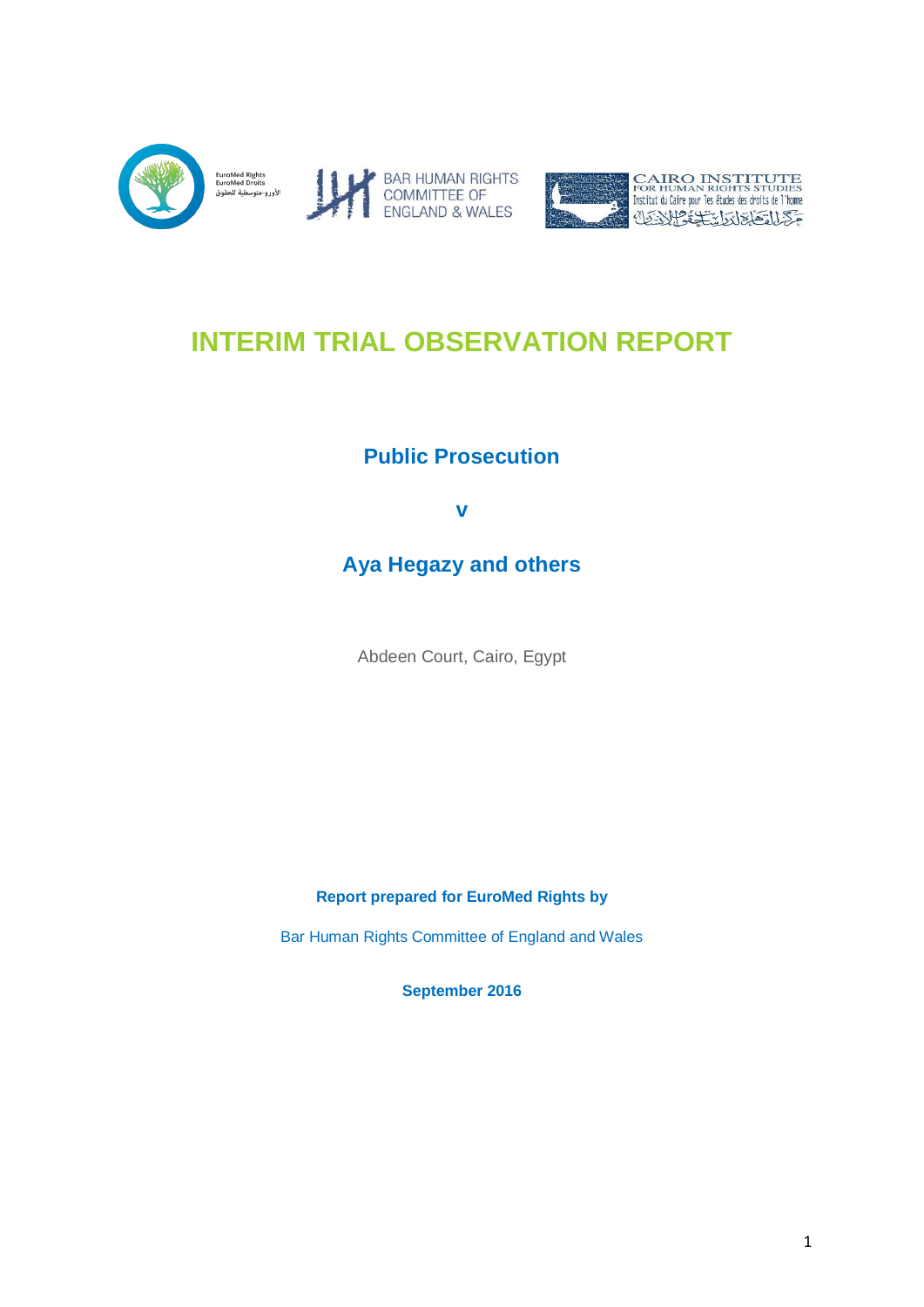# **Table of Contents**

### Contents

| 1.                                                                       |
|--------------------------------------------------------------------------|
|                                                                          |
|                                                                          |
|                                                                          |
| THE RIGHT TO A PUBLIC HEARING AND THE PRESUMPTION OF INNOCENCE  22<br>2. |
|                                                                          |
|                                                                          |
|                                                                          |
| 3.                                                                       |
|                                                                          |
|                                                                          |
|                                                                          |
| 4.                                                                       |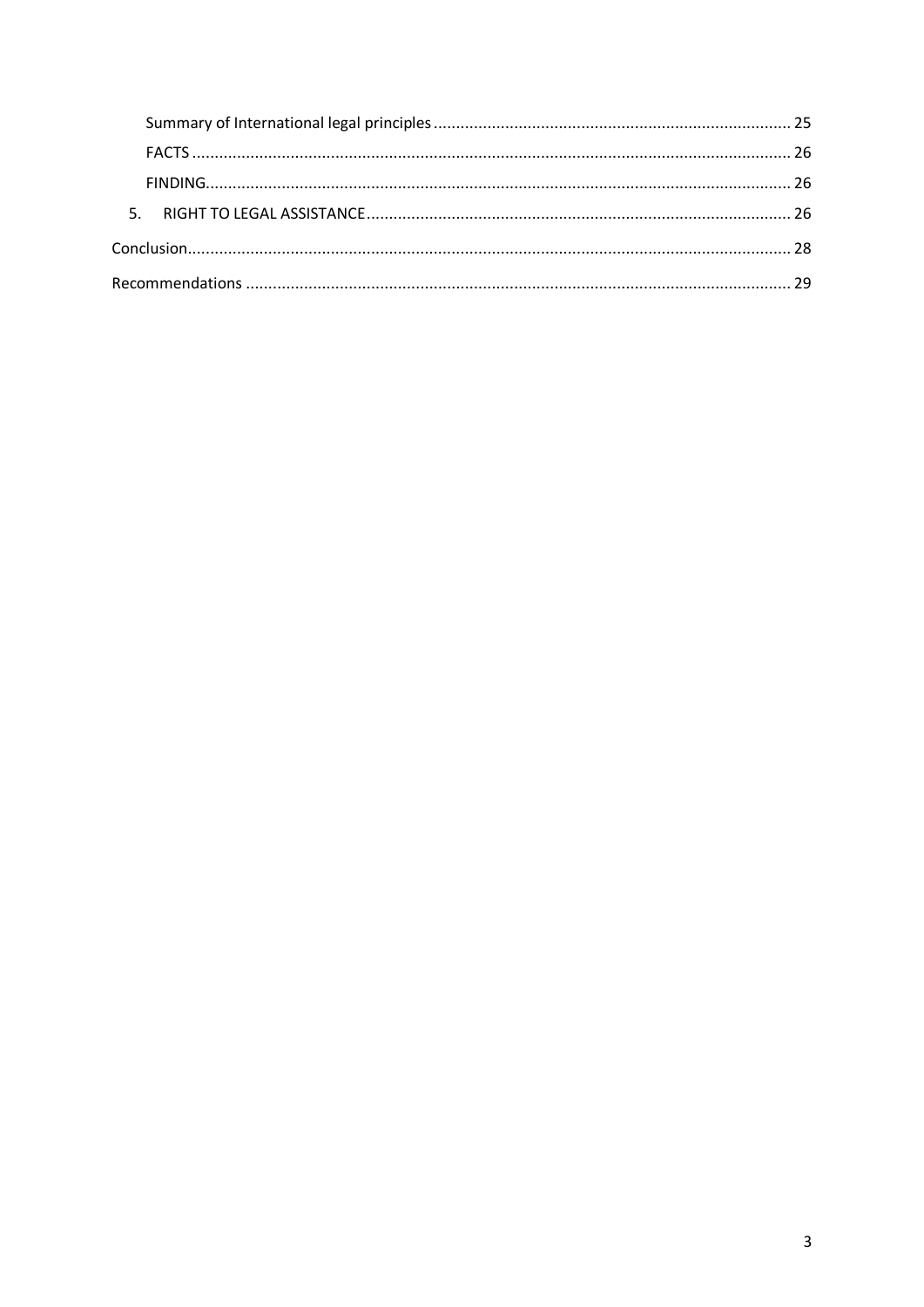## <span id="page-3-0"></span>Executive Summary

Over the periods 11-14 February 2016 and 18-22 May 2016, observers from the Bar Human Rights Committee (BHRC), commissioned by EuroMed Rights, monitored two hearingsin Egypt in the criminal proceedings against Aya Hegazy and seven others.

Ms. Hegazy, together with Mohammed Hassenein, her husband and co-founder of the Belady Foundation as well as 6 others, were arrested in May 2014 and subsequently charged on seven counts. The charges relate to the alleged organisation of a group for the purposes of human trafficking, holding children for the purposes of sexual exploitation, sexually exploiting the children, using the children to disturb the peace in protests against security forces and operating an unregistered civil society organisation (CSO).

Aya Hegazy denies the charges, along with the other 6 defendants. This report focuses only on Ms. Hegazy's case.

Since her arrest on 2 May 2014, Ms. Hegazy has remained in pre-trial detention. The trial date will not be set until the conclusion of the procedural hearings. A further procedural hearing is fixed for 19 November 2016.

In light of the substantial delays in bringing this matter to trial, and concerns arising out of the length of detention to date, this interim report has been commissioned in order to establish whether the criminal proceedings against Ms. Hegazy to date comply with Egypt's international human rights obligations, as ratified by Egypt.

The observers conclude that there are very grave concerns relating to the length of Ms. Hegazy's pretrial detention, which will be in excess of 30 months by the date of the next listed procedural hearing, on 19 November 2016. No reasons have been provided for the failure to grant her conditional release, and no assessment appears to have been conducted as to whether continued detention is justified, be it according to the provisions of Egyptian law, or by international standards. In the circumstances, the continued pre-trial detention of Ms. Hegazy violates her inherent right to liberty, and is in breach of Egypt's international legal obligations to use pre-trial detention as an instrument of last resort and only by reason of necessity. International law provides that if a trial cannot be achieved in a reasonable timeframe, defendants held in pre-trial detention should be released unless their continued detention can be justified according to key criteria.

Moreover, the observers are aware that pre-trial detention has been and is being used flagrantly and in a punitive way in Egypt, and there are very high numbers of individuals who remain in pre-trial detention for excessive periods.

Noting that irrefutable background, there are many disturbing features in Ms. Hegazy's case to date that provide further cause for alarm:

- 1. the increasingly lengthy delay between procedural hearings (set without any notable or reasoned consideration of impact upon Ms. Hegazy or upon the consequences for the fairness of any impending trial);
- 2. the failure to produce any evidence before the court at each rescheduled hearing, despite such a lengthy detention, coupled with tolerance of that incompetence;
- 3. the unreasoned decision to hold recent procedural hearings in closed session;
- 4. the failure to permit international observers into those closed sessions as well as the failure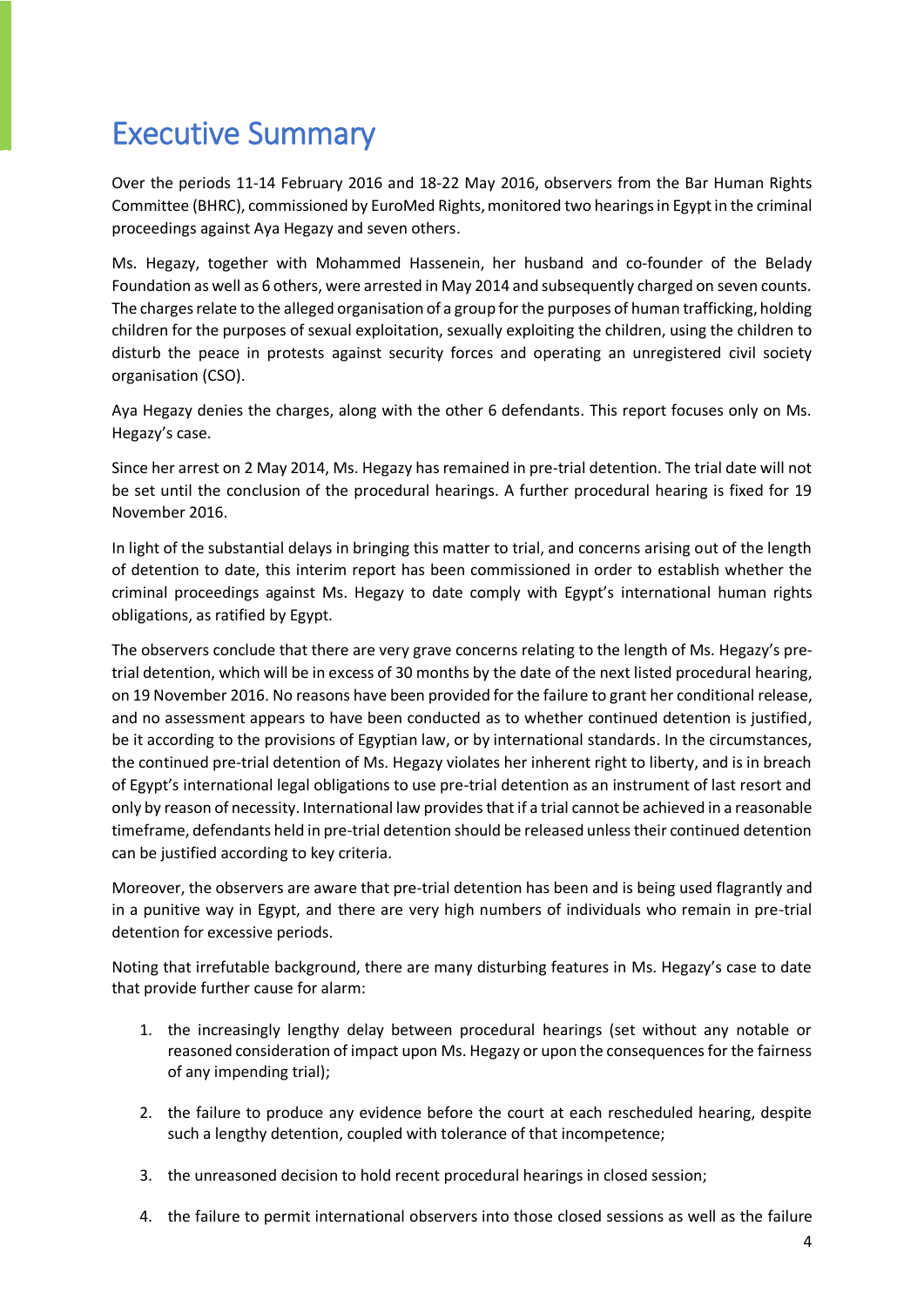to list the case for trial in an expeditious manner.

These features collectively indicate that the ongoing detention is punitive; possibly being used as a political tool. The observers conclude that Aya Hegazy is being denied her liberty arbitrarily in violation of international law. Moreover, the tardy and dismissive conduct of the matter before the courts to date substantially prejudices the presumption of innocence to which Ms. Hegazy is entitled by law (both domestic and international), which has disturbing implications for the fairness of any trial that may lie ahead. In addition, systemic features of the Egyptian criminal justice system impact on Ms. Hegazy, such as the State's failure to ensure that she, as other defendants, are provided with the opportunity to communicate confidentially with her lawyer to enable her to prepare a defence.

We therefore make the following recommendations, that:

- 1. Aya Hegazy is promptly released, unless substantial evidence can be provided to show that her continued pre-trial detention is justifiable and necessary;
- 2. All future hearings are held in public, unless proper and justifiable reasons are provided for them to be held in private;
- 3. Ms. Hegazy is provided with the opportunity to communicate confidentially with her lawyer so as to enable her to prepare her defence;
- 4. That the hearing dates are now expedited, such that no further lengthy adjournments are permitted;
- 5. Such evidence as the Prosecutor relies upon be disclosed to both Ms. Hegazy and her lawyers, as well as to the court, to enable her to prepare a proper defence;
- 6. That if there is sufficient evidence to justify any trial, such trial be listed at the earliest possible date.

The authors of this report also wish to record that many of the issues identified in this interim report are not unique to the case of Aya Hegazy and instead have become systemic within the Egyptian criminal justice system. They note, for example, a recent EIPR report entitled Detention Without End, which records that at least 1,464 people (and probably many more) are currently being held in pretrial detention in excess of the legal limits and which asserts that the State is using pre-trial detention as a political tool<sup>1</sup>.

We have spoken to many lawyers, activists and other international observers to understand the way in which the Egyptian criminal justice system operates, and have themselves observed in part fundamental flaws in the system. These include the use of cages to hold defendants in court, which demean the integrity of defendants and interfere with the presumption of innocence, or the lack of provision for defendants to have confidential communications with their lawyers, both in detention and at court.

We therefore recommend that in addition to the individual measures relating to Aya Hegazy's case, the Egyptian authorities must urgently address these fundamental concerns within the wider criminal justice system.

**.** 

<sup>&</sup>lt;sup>1</sup> See below for details of this report.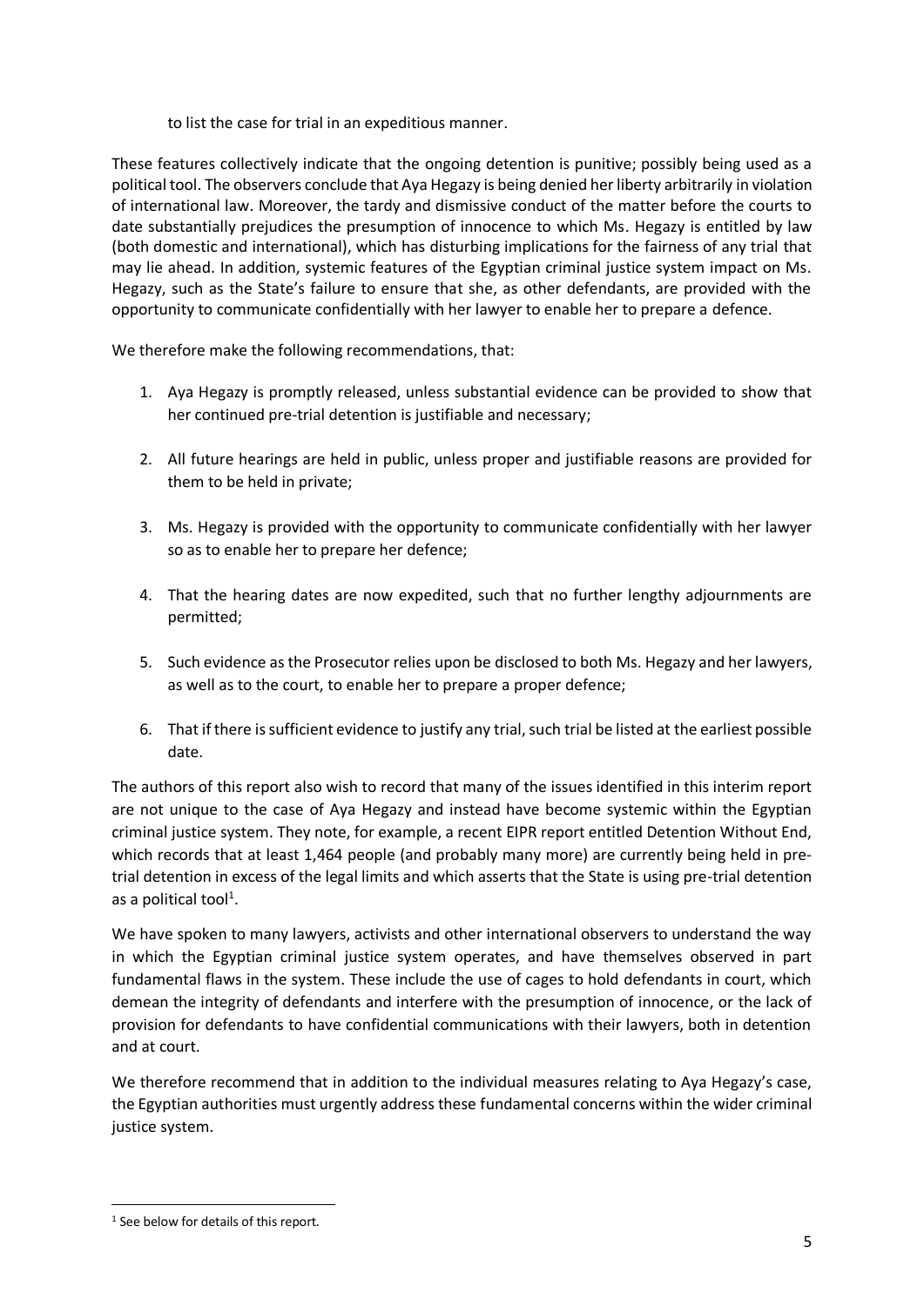# <span id="page-5-0"></span>The Mission's Terms of Reference

The international legal standards applicable to Egypt are set out in the International Covenant on Civil and Political Rights 1966 ("ICCPR"), which Egypt ratified in 1982.

The Mission reports on whether the trial of Aya Hegazy complied with the standards set by the ICCPR and, where appropriate, makes reference to the relevant provisions of the Egyptian Constitution of 2014, which came into effect on 18 January 2014.

In particular, the Mission will assess compliance with the standards set out in the ICCPR as follows:

- The Right to Liberty and Security of Person (Article 9 ICCPR)
- The Right to a Fair Trial (Article 14)

Whilst the mission is to observe the entirety of Ms. Hegazy's trial, given the excessive length of pretrial detention that has taken place already, it was agreed by BHRC and EuroMed Rights that an interim report should be issued.

The Report conforms with the trial observation guidelines set out in the following publications:

- Trial Observation Manual for Criminal Proceedings Practitioners Guide of the International Commission of Jurists, 2009.
- Guidelines for Human Rights Fact Finding Missions A joint publication of the Raoul Wallenberg Institute of Human Rights and Humanitarian Law of the Lund University and International Bar Association, September 2009.
- Amnesty International's Fair Trial Manual, Second Edition, 2014.
- Front Line Defenders' trial observation handbook for human rights defenders, 2012.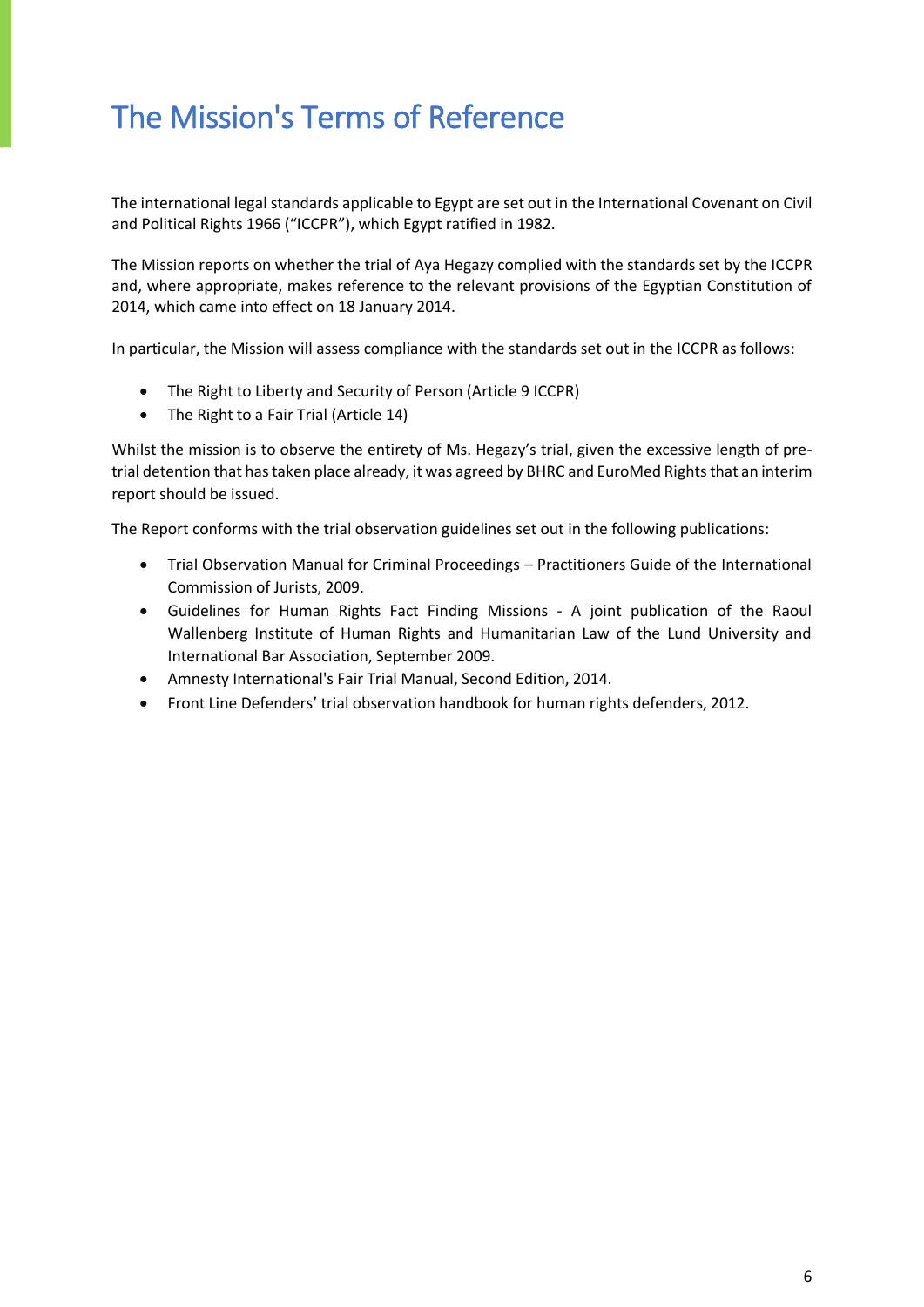# <span id="page-6-0"></span>Composition of the Delegation

EuroMed Rights invited members of the Bar Human Rights Committee of England and Wales ("BHRC") to undertake this trial observation mission.

BHRC is the international human rights arm of the Bar of England and Wales. It is an independent body, distinct from the Bar Council of England and Wales, dedicated to promoting principles of justice and respect for fundamental human rights through the rule of law. Its membership is comprised of barristers practising at the Bar of England and Wales, legal academic and law students. BHRC's Executive Committee members and general members offer their services pro bono, alongside their independent legal practices, teaching commitments and/or legal studies. BHRC also employs a full time coordinator.

BHRC aims to:

- Uphold the rule of law and internationally recognised human rights norms and standards;
- To support and protect practising lawyers, judges and human rights defenders who are threatened or oppressed in their work;
- To further interest in and knowledge of human rights and the laws relating to human rights both within and outside the legal profession;
- To advise, support and cooperate with other organisations and individuals;
- Working for the promotion and protection of human rights; and
- To advise the Bar Council of England and Wales in connection with international human rights issues.

As part of its mandate, BHRC undertakes legal observation missions to monitor proceedings where there are reasons to believe that the judiciary may not be independent, impartial and/or that the defendant might otherwise be denied the right to a fair trial.

The remit of BHRC extends to all countries of the world except for its own jurisdiction of England and Wales. This reflects the Committee's need to maintain its role as an independent but legally qualified observer, critic and advisor.

BHRC usually publishes the names of its observers in accordance with standard practice. For the purposes of this interim report, the names of the two observers will not be published but were provided to the trial judge and are available upon request from BHRC. They will be published in the final report from this Mission.

The observers were greatly assisted by members of the Cairo Institute of Human Rights Studies, who provided Arabic-English interpretation at the Court hearing and some of the meetings. Additionally, they provided written translations of some of the documents in the case.

The report also draws on information provided in meetings and publicly available in news reports and statements.

There have been several hearings to date in Aya Hegazy's case. Both BHRC observers have attended two of those hearings, on 13 February 2016 and 21 May 2016.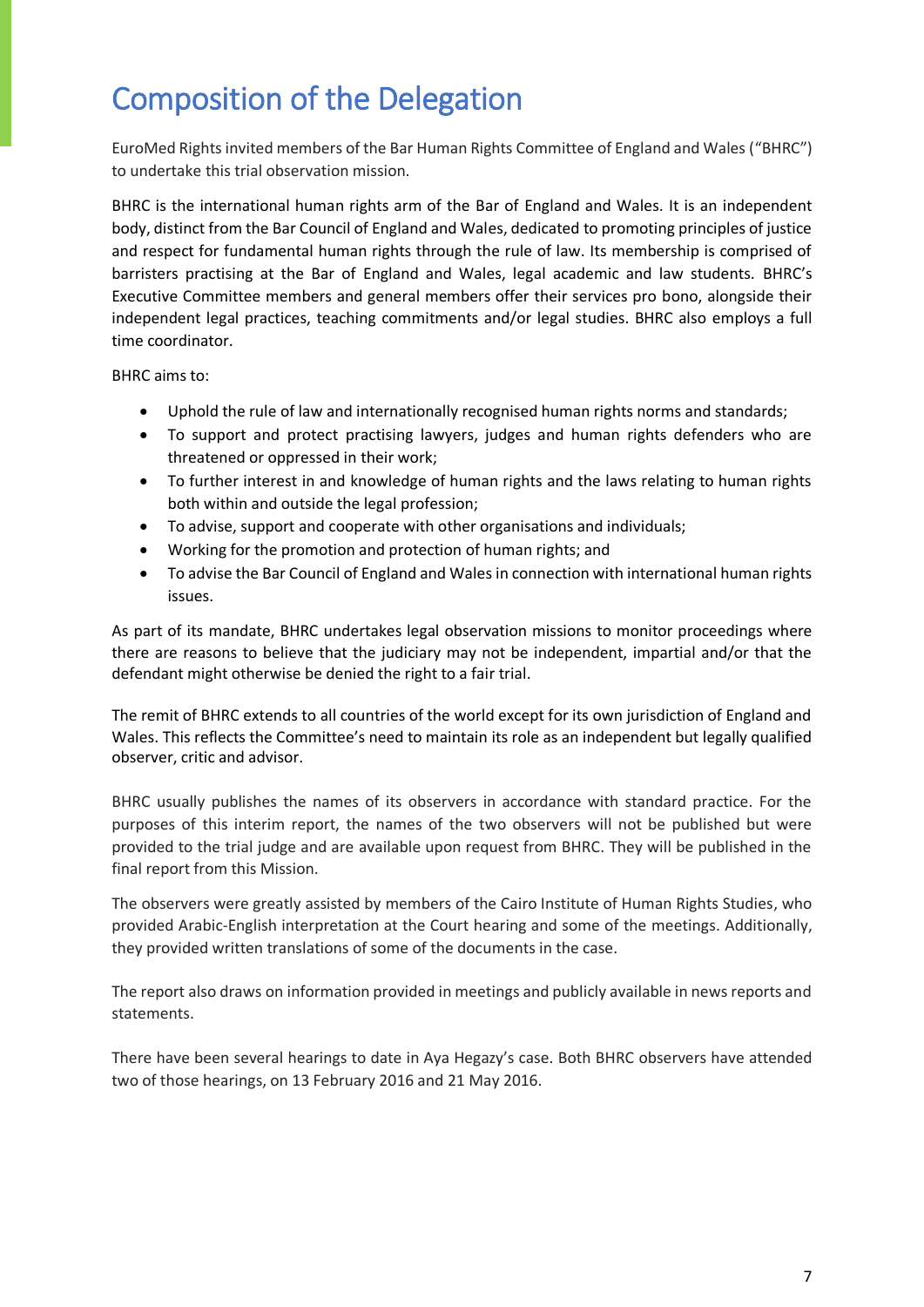# <span id="page-7-0"></span>The Mission's Meetings

In Cairo the observers met with:

-

- Members of Aya Hegazy's family
- Members of Mohammed Fathallah's family
- Members of the legal team (current and past) including Taher Abolnasr and Samir Sameh, both of whom have previously represented Aya Hegazy:
- Civil society representatives from different NGOs in Cairo;
- Human rights and criminal defence lawyers in Cairo.

The observers also had the opportunity to discuss the present case and the situation in Egypt more generally with members of international delegations who have been following Aya Hegazy's trial, including a representative of the British Embassy in Cairo, and from the European Union Delegation to Egypt.

The observers also met with other human rights lawyers and defenders in Cairo. In recognition of the current climate in Egypt where, in particular, lawyers and human rights defenders appear to be being targeted and intimidated (see, for example, the BHRC Statement on Lawyers in Egypt dated 19 September 2016<sup>2</sup>), we have chosen to anonymise the names of the individuals with whom we have discussed both the specifics of this case, and the wider judicial climate in Egypt.

The observers were unable to meet with the Prosecutor or his team. No official request was made to meet the Prosecutor and no access to the Prosecutor was available at either observation because he did not come into the courtroom for the duration of each session attended.

The reader may benefit from a brief history of the recent political changes in Egypt to be found in Appendix 1.

<sup>2</sup> http://www.barhumanrights.org.uk/bhrc-leads-international-outcry-over-treatment-of-egyptian-lawyers-and-humanrights-defenders/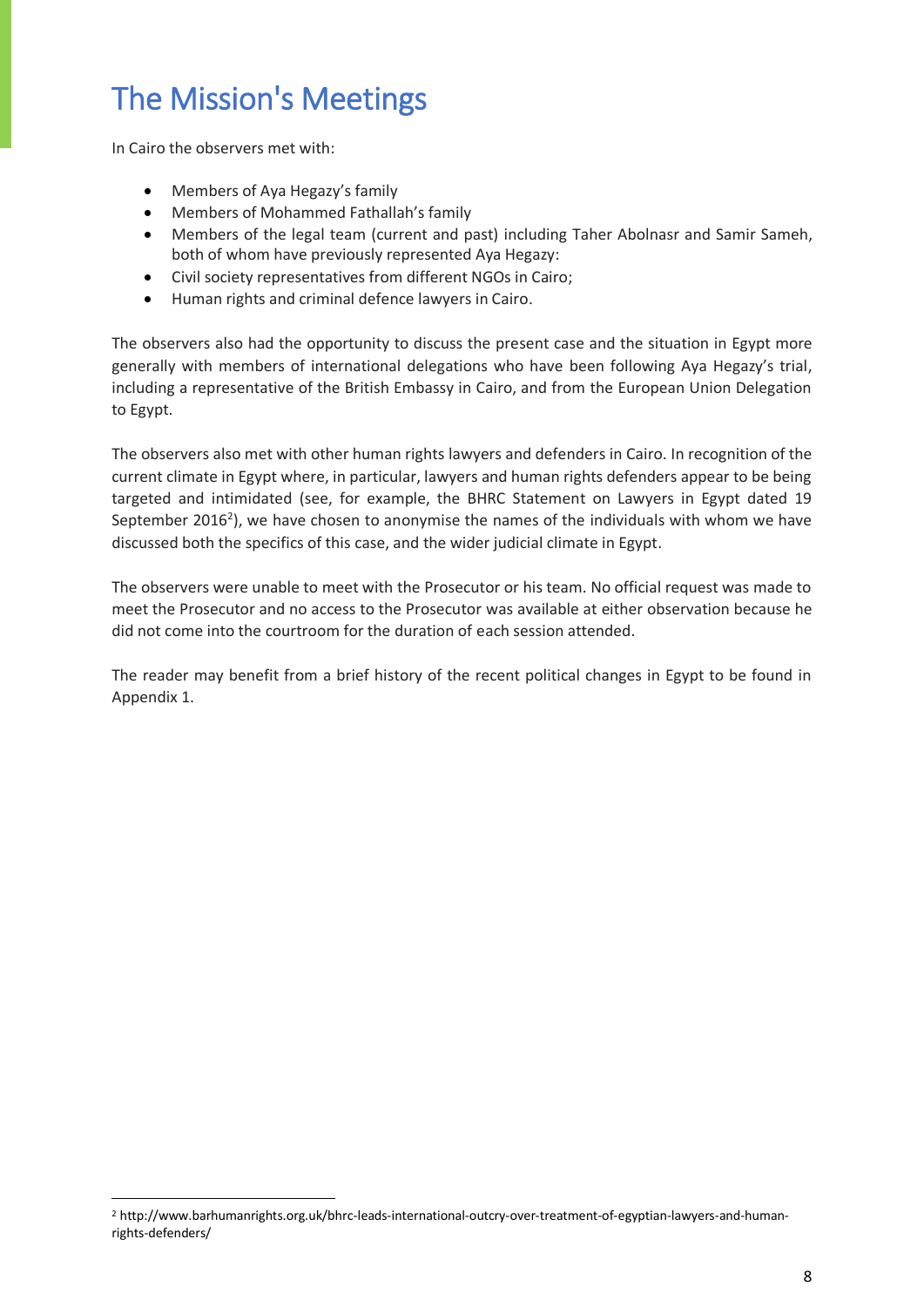# <span id="page-8-0"></span>The Defendant: Aya Hegazy and the Belady Foundation



Aya Mohammed Nabil Ahmed Hegazy (also spelt Higazi and Hijazy), aged 27 at the time of arrest (in 2014), is a founder and director of the Belady Foundation (*Belady)*, a civil society organisation (CSO).

*Belady* was founded by Aya Hegazy and her husband Mohamed Hassanein, working with a number of other volunteers. The association was established in 2013 with the purported intention of assisting street children. Its premises are located in downtown Cairo. According to its stated aims, the association sought to work with children to achieve a number of objectives: to educate; improve behaviour; help overcome addiction; and develop skills. The association also tried to help street children find their way home as they often came from broken families. When a child came into their *association Belady* would initiate contact with the families and invite them to visit the child on its premises. Its purpose was to rehabilitate and reintegrate street children back into society and where possible reunite them with their families.

The authors of this report understand that an official application had been lodged with the Ministry of Social Solidarity (MoSS) to form *Belady* as a registered association over sixty days before the arrests took place. In addition, all required paperwork, which allows *Belady* to legally operate as an organisation under formation until procedures are finalised, was filed. *Belady* was indeed operational and the foundation had been able to open a bank account in its name, which requires the MoSS' agreement in principle. It had started work with a group of street children and had been holding events in its effort to rehabilitate them.

In early May 2014, security forces from Abdeen Police Station entered *Belady* headquarters on the basis of an allegation from a private individual who had claimed that the foundation was holding his son without his consent – a charge that was later revealed to have been contested by other children who stated that the boy had sought to escape his father. The police arrested Mohamed Hassanein, Aya Hegazy, Sherif Talaat (a visual artist), Amira Farag (a volunteer) and a group of resident children.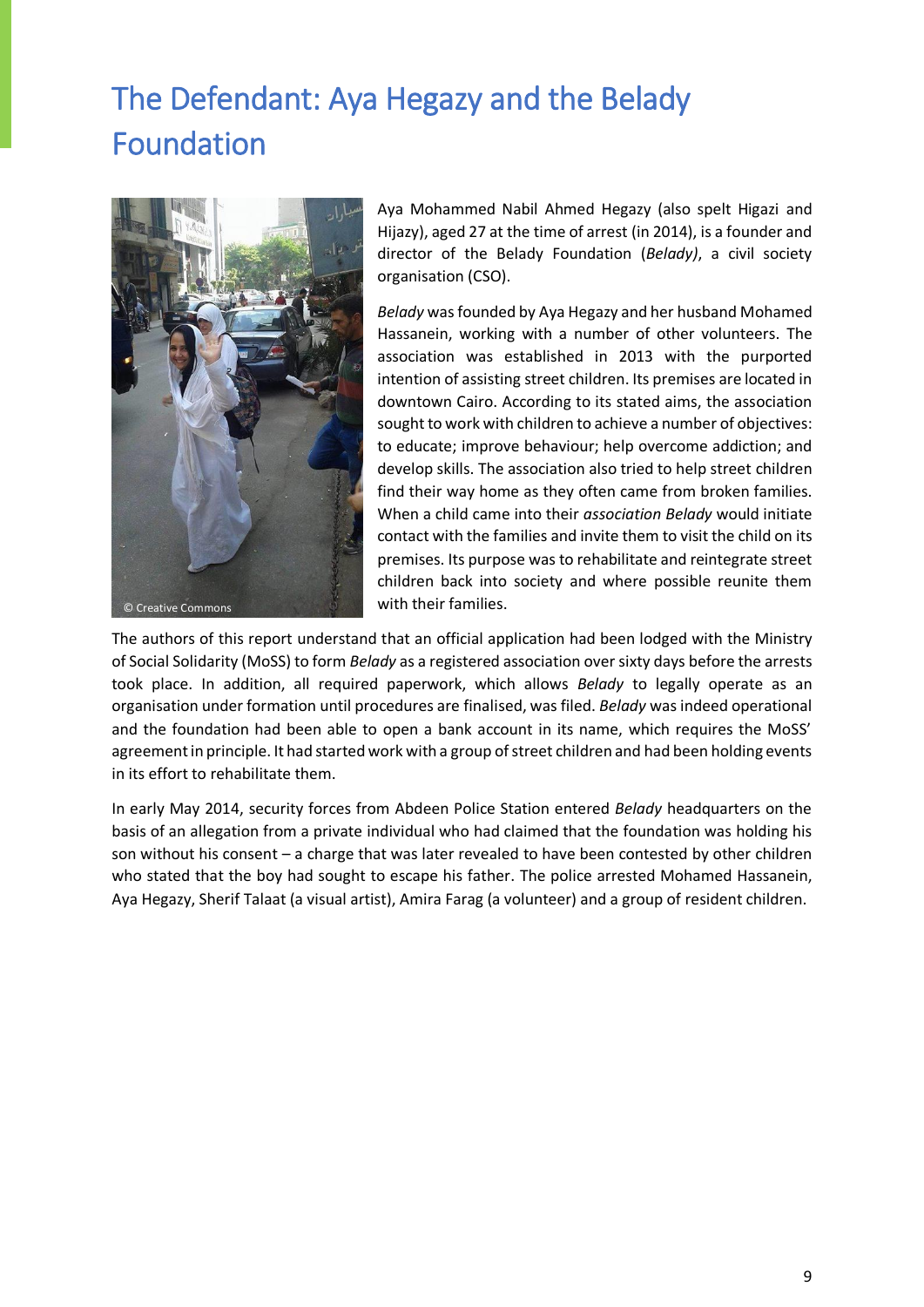# <span id="page-9-0"></span>The Charges against Aya Hegazy

On 8 September 2014, the Referral Order in *Case no. 4252/2014/Abdin*, entered as *Case no. 1106/2014/Central Cairo Plenary* was ordered by Judge Mahmoud Wael Shibl, Public Solicitor, Central Cairo Plenary Prosecution.

The charges are brought against:

- 1. Mohammed Hassanein Mustafa Fathallah (in custody);
- 2. Aya Hegazy (in custody);
- 3. Sherif Talaat Mohammed Mohammed (in custody)
- 4. Amira Farag Mohammed Qassem (in custody)
- 5. Ibrahim Abd Rabbih Abu al-Magd al-Salehi, aka Ashhad (in custody)
- 6. Karim Magdi Mahmoud Fathi (in custody)
- 7. Mohammed al-Sayyed Mohammed al-Sayyed (in custody)
- 8. An additional defendant<sup>3</sup>.

The charges, as unofficially translated, read as follows:

- 1. Founded, organised, and administered, with other unknown persons, a criminal group organised for the purposes of human trafficking. Namely, they exploited, gave shelter to, and met with natural persons, the victims—children Osama Muhsin Ali Abu al-Ela, Sayyed Galal Imbabi Bayoumi, Ali Said Badr, Mazen Gomaa Abd al-Nabi Nada, Ramadan Hassan Ramadan Mohammed Raslan, Khaled Talaat Abd al-Wahed Mohammed, Seif Salah Mohammed Abdullah, Mohammed Abd al-Ghani Abd al-Moneim, Khaled Wael Abdullah Abu Hureira, Salah Youssef Mohammed, Mohammed Khaled Mohammed, Ahmed Abdullah Mohammed, Hussein Abd al-Halim Khaled Mohammed, Suleiman Mohammed Suleiman al-Sayyed, Ahmed Shawkat Abd al-Aziz Radwan, Mustafa Ali Mhammed Ali, Ahmed Munir Radi Shalabi, Mohammed Ahmed al-Sayyed Mohammed, Ahmed Abu al-Ela Hassanein Farghali, and Mahmoud Kamal Abdullah Salem—and this with the use of force, violence and the threat thereof, abduction, fraud, and deception, exploiting their vulnerability and their need, and this with intent to exploit them sexually and in obscene materials and to use them to participate in demonstrations and collect donations while the victims were under the age of 18, as demonstrated in the interrogations.
- 2. Sexually assaulted [*hatk al-'ird*], with other unknown persons, victims Mazen Gomaa Abd al-Nabi Nada, Mohammed Abd al-Ghani Abd al-Moneim, Khaled Wael Abu Hureira, Salah Youssef Mohammed Mohammed Suleiman, Mohammed Khaled Mohammed Mahmoud Abd al-Ghani, Mustafa Ali Mohammed Ali, Ahmed Munir Radi Shalabi, Osama Muhsin Ali Abu al-Ela, Seif Salah Mohammed Abdullah, and this with the use of force and threat. Namely, they forced them to remove their clothing thereby exposing and revealing their genitals, took photographs of them, and forced them to engage in indecency and sex, while the victims were under the age of 18, as demonstrated in the interrogations.
- 3. Sexually exploited, with other unknown persons, all the aforementioned child victims. Namely, they committed the acts described in the first two counts, as demonstrated in the interrogations.
- 4. Abducted, with other unknown persons, using deception and coercion, male children under the age of 18, the victims named above. Namely, they seized on their poverty, need, and vulnerability with promises of refuge, food, and clothing, thereby luring them to an unexposed

**.** 

<sup>&</sup>lt;sup>3</sup> We have been asked not to identify the name of this defendant within the body of this report.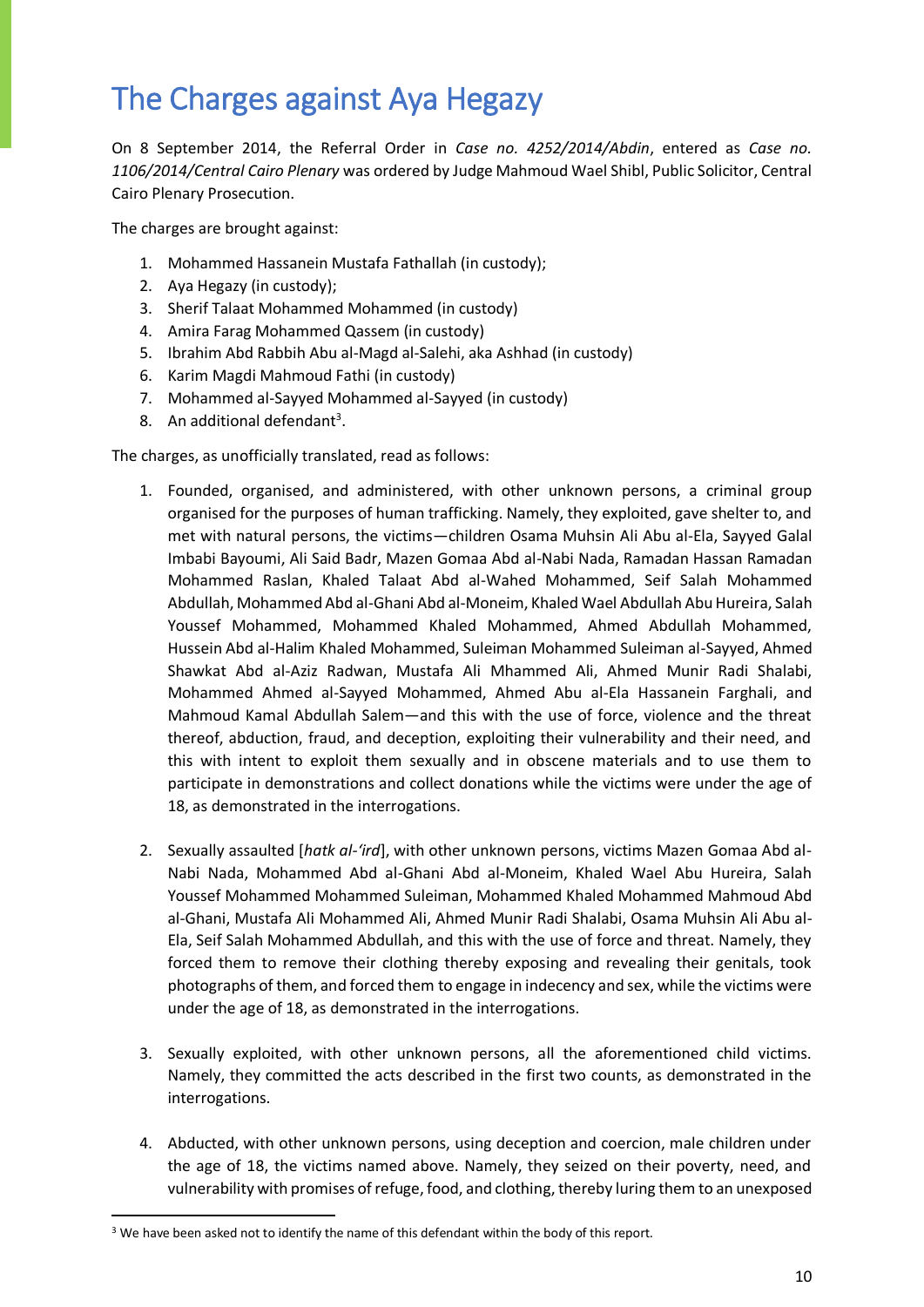place, and they detained them against their will in an apartment prepared for this purpose, as demonstrated in the interrogations.

- 5. Detained, with other unknown persons, all the aforementioned victims without an order from a competent judge and in conditions not legally authorized. Namely, they lured them to an apartment prepared for this purpose and they tortured some of them physically by beating them to prevent them from fleeing and forcing them to engage in indecency and sex, as demonstrated in the interrogations.
- 6. Prepared, with other unknown persons, and possessed obscene materials involving children related to sexual exploitation, using the computer to incite them to depravity and compel them to commit crimes and unlawful acts, as demonstrated in the interrogations.
- 7. Established, with other unknown persons, an entity titled the Belady Association, which operated as an association without following proper legal procedures, as demonstrated in the interrogations.

There are 2 additional charges for defendants 5-8, relating to allegations that they compelled witnesses to give false statements in connection with the crime of human trafficking.

The defendants are charged under the following laws:

-

- Articles  $1(1)$ , 2, 3, 4, 5, 6(1), (6) and 7 of Law 64/2010 on the suppression of human trafficking;
- Articles 268(1) and 2, 280, 282, 288, and 291(1) and (2) of the Penal Code;
- Articles 2(1), 116(bis), and 116(bis)(a) of Law 12/1996, amended by Law 126/2008 on the child;
- Article 76(2)(a) of Law 84/2002 on civic associations<sup>4</sup>.

<sup>4</sup> There may be further Articles pursuant to which the charges have been laid but it has not been possible to clarify them with certainty at the point of finalising this report.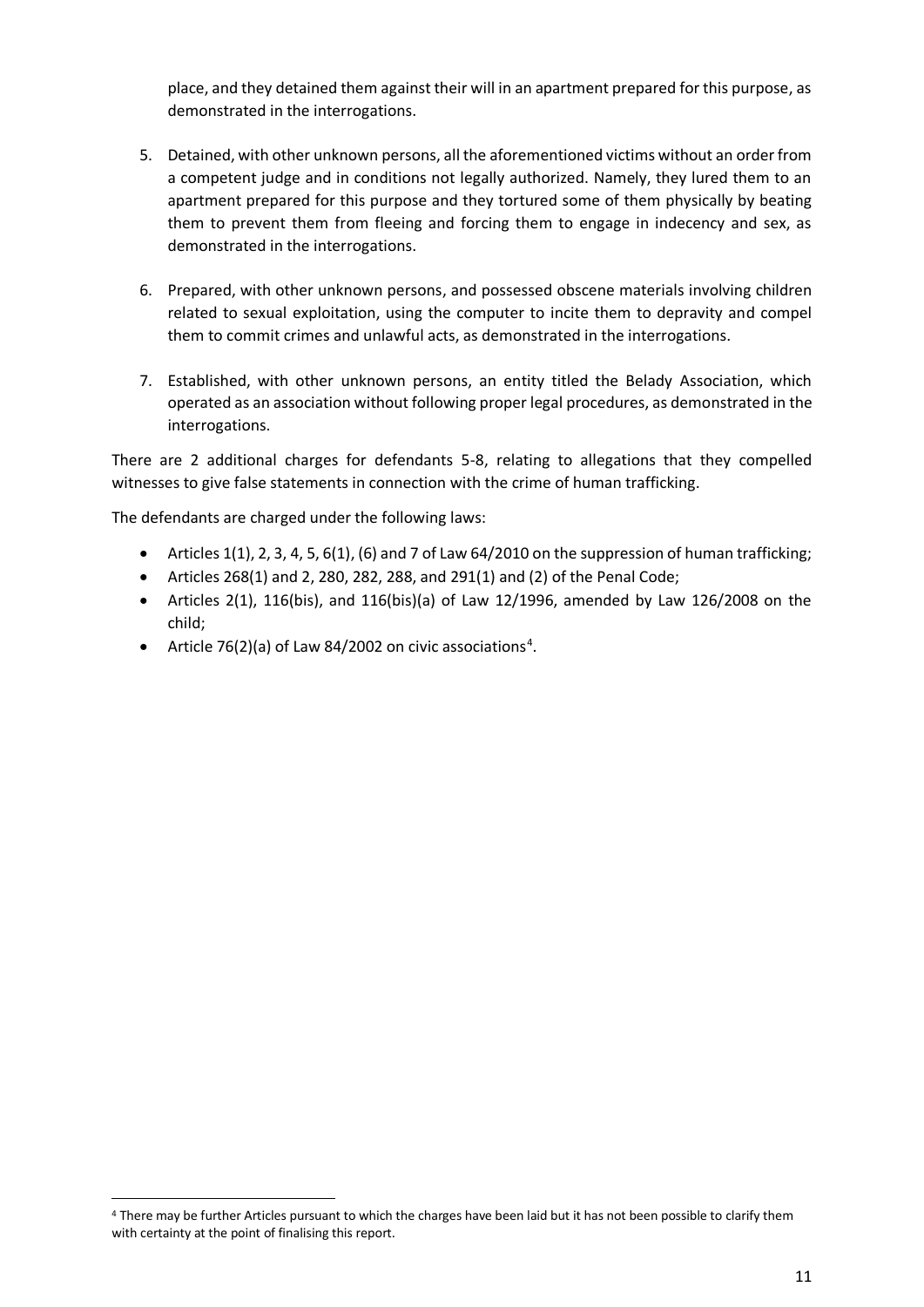# <span id="page-11-0"></span>The Case

### <span id="page-11-1"></span>**The Nature of the Prosecution Case**

The prosecution case has yet to be heard in open court. Insofar as the defence lawyers have understood the case against Aya Hegazy, it is said to be based on statements made by three children, the man who alleges that his son had been detained by the Belady Foundation, having made the complaint to the police, and the policemen who attended the Belady Foundation premises and subsequently arrested Ms. Hegazy and some of the other defendants. There is further alleged evidence on computer hard drives, which will form the subject matter of the technical committee's report, due in November 2016.

### <span id="page-11-2"></span>**The Nature of the Defence Case**

The defence case has yet to be heard in open court. The charges are contested strongly by the defendants. The defendants' lawyers say that the statements are false, the charges fabricated and that there is no evidence to support the case being brought against them. The defence maintain that the case against its clients is entirely political.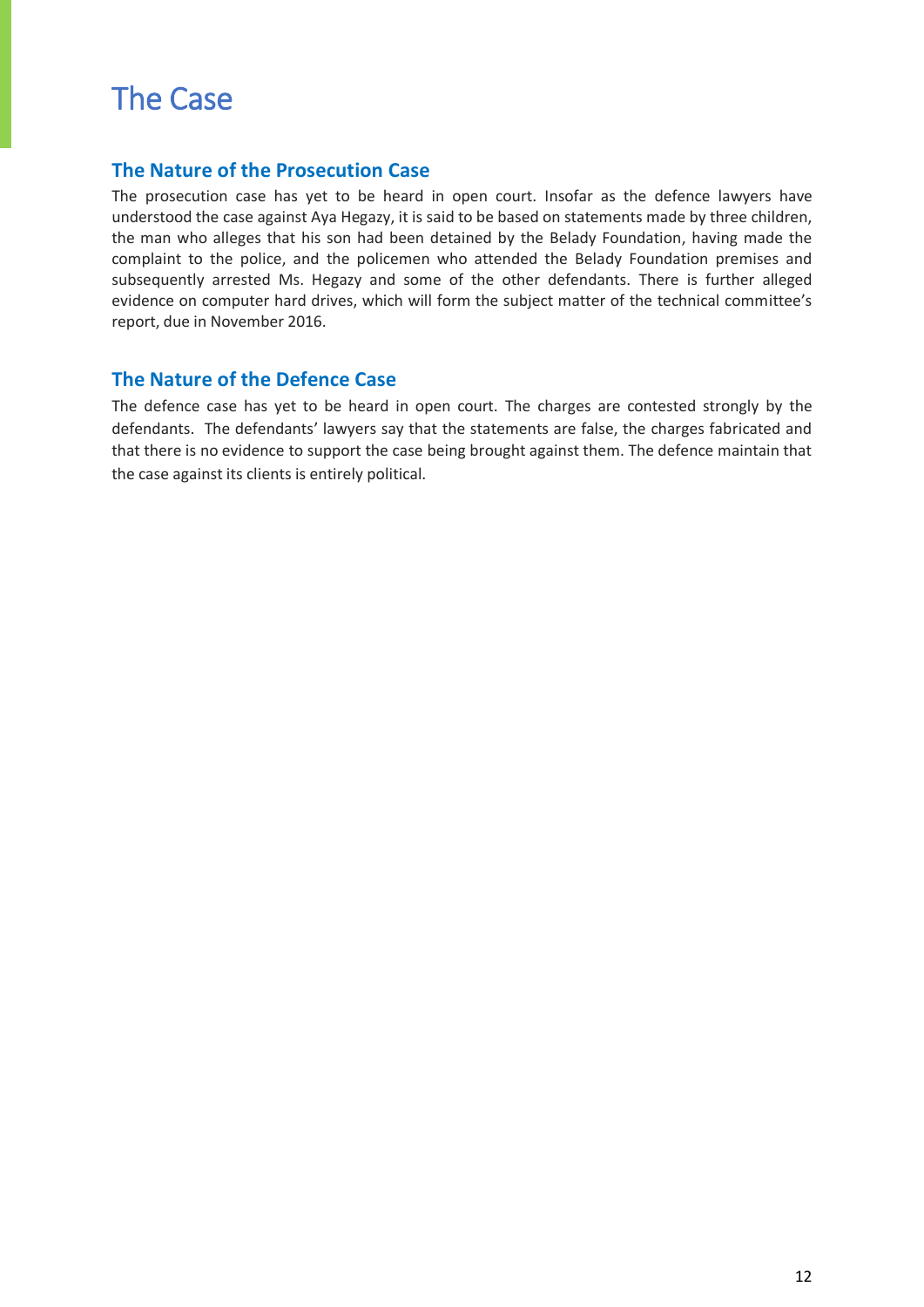# <span id="page-12-0"></span>The Court Room and Conduct of the Presiding Judge

All the hearings in Aya Hegazy's case have so far taken place at Abdeen Court in Cairo (the Court).

Court security controls the entrances into the Court building and into the courtroom. Permission to attend the hearings was requested by the Mission in writing on both occasions from the judge. This was handed to the judge in his chambers by the Court clerk. At neither hearing did the judge enter the courtroom, both times conducting all cases from his chambers. The judge extended no communication to the observers before, during or after either hearing.

At the front of the room, there is an elevated bench where the court clerks sit and where the judge is supposed to sit. To the left is the metal cage where defendants are held. During our visits, the defendants were taken out of the cage by security forces to the judge's chambers. Whilst in the cages, their lawyers were not permitted to talk to them and were routinely ushered away by the security guards and asked to sit on one of the benches.

The court has approximately 10 rows of benches where lawyers, family members, the general public, observers and other interested parties sit. The defence lawyers enter from the same entrance as the general public and the defendants. There is no provision made at all for private consultations between the lawyers and their clients.

The prosecutor did not come into open court at either of the hearings observed. It is our understanding that the prosecutor sits with the judge in their chambers before, during and after each session.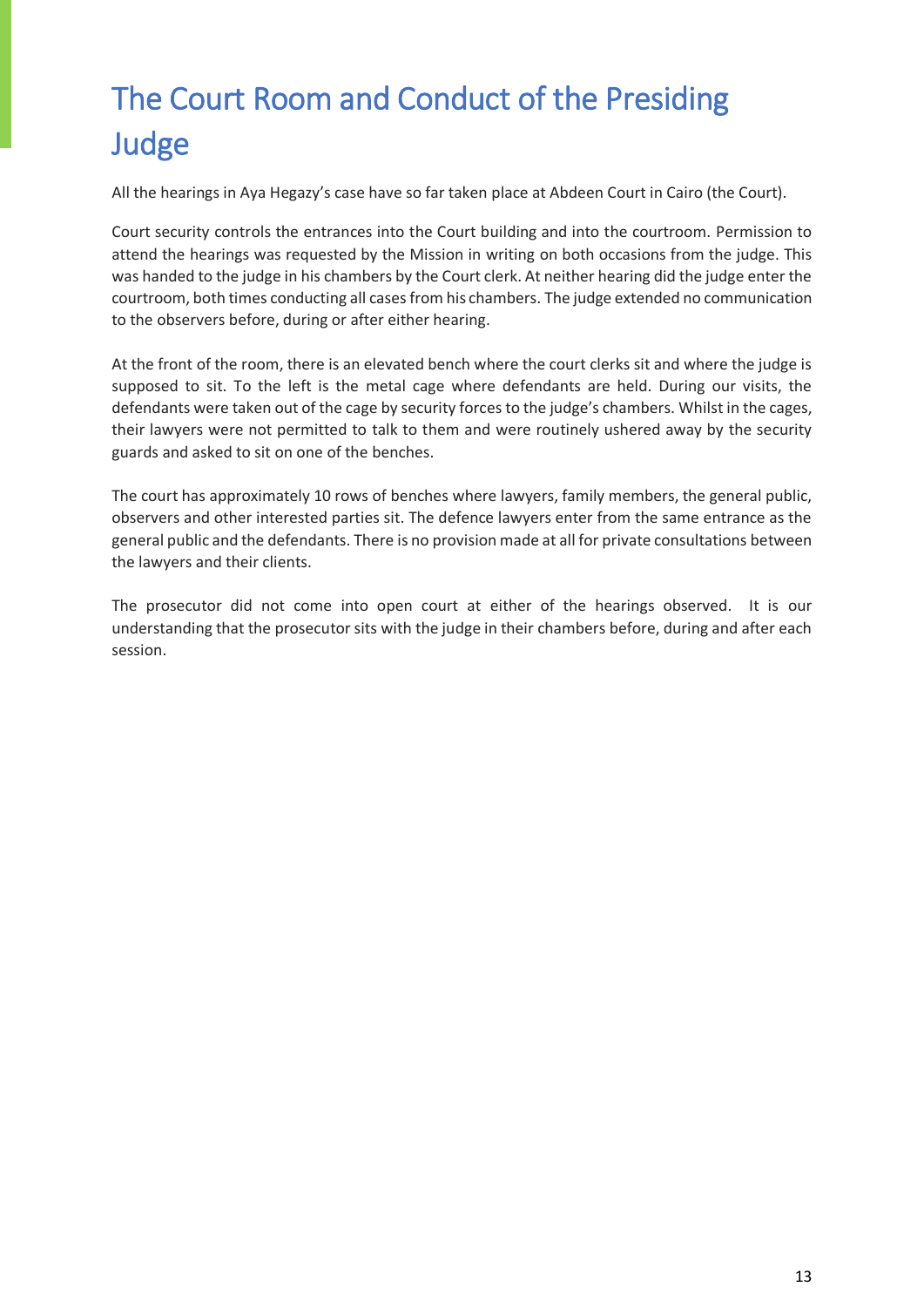# <span id="page-13-0"></span>The Proceedings Before the Court

There have been several hearings to date in Aya Hegazy's case. The observers attended two of these hearings on 13 February 2016 and 21 May 2016. Before considering those hearings that were observed a chronology of all the hearings that have taken place to date is set out below.

|                | <b>Date of Hearing</b>     | <b>Outcome</b>                                                                                                                                                                                                                                                                                                                                                                                                                                                                                       | <b>EuroMed Rights</b><br><b>Observers</b> | EU/international<br>observers present                                                                                                         |
|----------------|----------------------------|------------------------------------------------------------------------------------------------------------------------------------------------------------------------------------------------------------------------------------------------------------------------------------------------------------------------------------------------------------------------------------------------------------------------------------------------------------------------------------------------------|-------------------------------------------|-----------------------------------------------------------------------------------------------------------------------------------------------|
| 1              | 16 March 2015 <sup>5</sup> | Defence lawyers asked to hear and review attesting<br>evidence, and for conditional release on bail due to<br>lack of cause. Each application was refused without<br>explanation.                                                                                                                                                                                                                                                                                                                    | NO                                        | Unknown                                                                                                                                       |
| 2              | 18 May 2015                | Although witnesses and exhibits were available, the<br>court decided to adjourn again to 16 November<br>2015 without hearing witnesses or opening exhibits.<br>No explanation was provided                                                                                                                                                                                                                                                                                                           | NO                                        | Unknown                                                                                                                                       |
| 3              | 16 November 2015           | Prosecution and defence witnesses were called. The<br>judge then adjourned the case. He based this<br>decision on the absence of the defendants in the<br>courtroom at the scheduled time of the trial (10:00<br>am), despite the fact that they did eventually arrive<br>at 11:30 am due to delays on the part of the prison<br>authorities.                                                                                                                                                        | NO.                                       | Unknown                                                                                                                                       |
| 4              | 13 February 2016           | Adjournment until 17th Feb. No reasons or<br>explanation was provided. It was said that the<br>confiscated material would be reviewed at the next<br>hearing, where the required equipment would be<br>made available in court to enable the viewing of the<br>Prosecutor's electronic evidence in the case. No<br>explanation was provided for why it was not in situ<br>on that date.<br>No opportunity was given to the defence lawyers to<br>approach the judge or make any bail application, or | YES                                       | At this hearing<br>there were<br>observers from<br>EU Delegation to<br>Egypt Office, the<br>French Embassy<br>and the Embassy<br>of the USA.  |
| 5              | 17 February 2016           | make any representations at all.<br>Adjourned until 23 March 2016 due to technical<br>issues; it transpired that the court technician was<br>unable to turn on the computer and laptops.                                                                                                                                                                                                                                                                                                             | NO.                                       | Yes                                                                                                                                           |
| 6              | 23 March 2016              | Referral from the 17 <sup>th</sup> of Feb. Hearing adjourned to<br>21 <sup>st</sup> May due to the wrong technical committee<br>having been constituted. No explanation was<br>provided.                                                                                                                                                                                                                                                                                                             | ΝO                                        | Yes                                                                                                                                           |
| $\overline{7}$ | 21 May 2016                | Correct technical committee was sworn in and the<br>hearing again adjourned for 6 months to 19<br>November when the committee is due to present its<br>report. (Two desktops and two laptops had<br>apparently been seized).<br>Six-month adjournment. Request for conditional<br>release denied without explanation. Lawyers heard<br>in judges' chambers in presence of Aya and Amira<br>and counsel. None of the international observers<br>were permitted into the chamber.                      | <b>YES</b>                                | At this hearing,<br>there were<br>observers from<br>EU Delegation to<br>Egypt Office, the<br>French Embassy<br>and the Embassy<br>of the USA. |

<sup>5</sup> We have been unable to ascertain with certainty whether this hearing took place on 15 or 16 March 2015 at the point of finalising this report.

-

 $\mathbf{r}$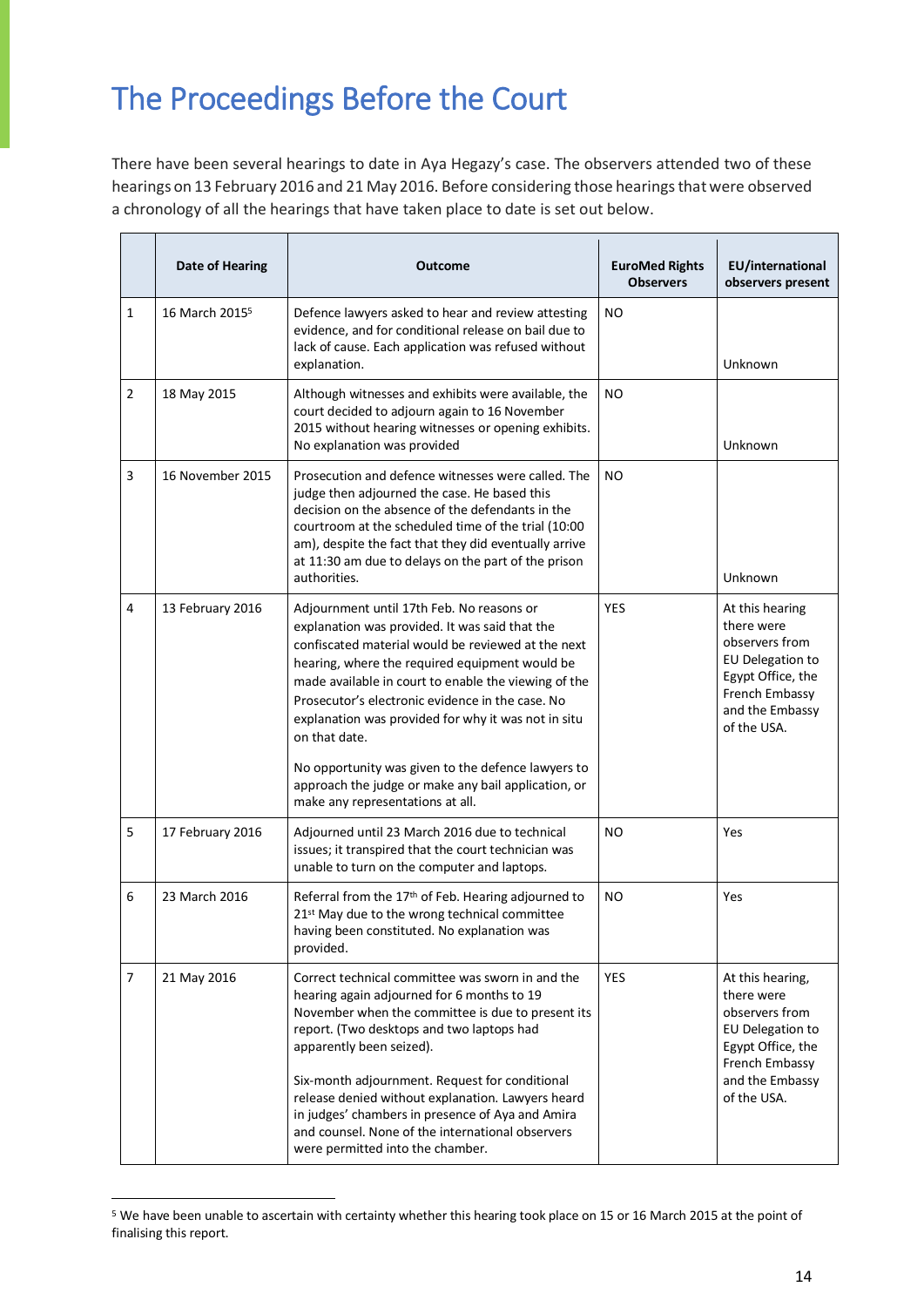At the date of this report, Aya Hegazy has been in pre-trial detention for 30 months.

What follows are further details on the two hearings that the Mission observed.

### <span id="page-14-0"></span>**The 13 February 2016 Hearing**

On 13 February 2016, the observers attended the Abdeen Court in Downtown Cairo. No specific time was given for the matter against Aya Hegazy to be heard. We therefore presented with our interpreter at 9.30am in time for a session that would begin ordinarily at 10am, and took seats in the courtroom.

At the outset, we sought to present a typed letter, through our interpreter, explaining our status to the judge as British lawyers in attendance to observe the process. The letter was passed to him by one of the clerks, since the Judge remained in private session in Chambers for the entirety of the morning.

At this session, there were observers from the EU Delegation to Egypt, the French Embassy, and the USA Embassy. There were also other lawyers present with whom we were able to discuss specifics relating to the way in which Egyptian criminal law and procedure operated.

The Judge was Yahia Rafat.

At no point did the Judge emerge from his chambers into open court. Nor did we have the opportunity to speak with the Prosecutor, because he was sitting with the Judge inside chambers in an apparent closed private session.

We had the opportunity to speak with Samir Sameh, who represented Aya Hegazy in the initial stages of the proceedings. Mr. Sameh confirmed that he had made a bail application in respect of Ms. Hegazy at each of the detention renewals. These are made after arrest, at the four days mark, 15, 15, 30, 45 days and then at each of the procedural hearings. Mr. Sameh confirmed that there had been three hearings in March, May and November 2015. Mr. Abolnasr was instructed for the last of those hearings and was retained by Ms. Hegazy on the date of this hearing.

Mr. Abolsnasr confirmed that the first interrogation of Ms. Hegazy took place on 3rd May 2014. Despite repeated applications for bail, they have been consistently refused. The Judge has neither provided either oral or written reasons for the refusal of bail. Mr. Abolnasr stated that the legal team had been told by the clerks to the court (verbally rather than in writing) that bail had been refused for two reasons. Firstly, the possibility of flight risk, noting that Aya is a US citizen. Secondly, there were alleged concerns of witness interference. These have not been substantiated or corroborated.

Aya Hegazy and the other defendants were brought by prison transportation. They arrived at Abdeen Court soon after 10am. They were placed in the defendants' cage within the courtroom with other defendants whose cases were waiting to be heard. Aya's case, as that of her Belady colleagues and her husband, did not have their cases called until about 11.45am.

Given the non-appearance of the Judge in the public courtroom, the lawyers and observers all made their way to the front of the courtroom in order to seek access to the Judge's Chambers so that they could attend what appeared to be a closed, private hearing. No reason was given by the Judge to the lawyers or observers why Ms. Hegazy's case would take place in a closed session. An instruction was then issued by the clerks in Arabic that the private session would not take place. No further information was provided at this stage.

At that point we noted that, quite suddenly, the atmosphere in the courtroom became very charged. Security guards and the clerks tried to remove people from the courtroom, including us. We indicated, through our interpreter, that we were not willing to leave without an order from the Judge. The security guards tried to prevent anybody present from speaking with the defendants who were being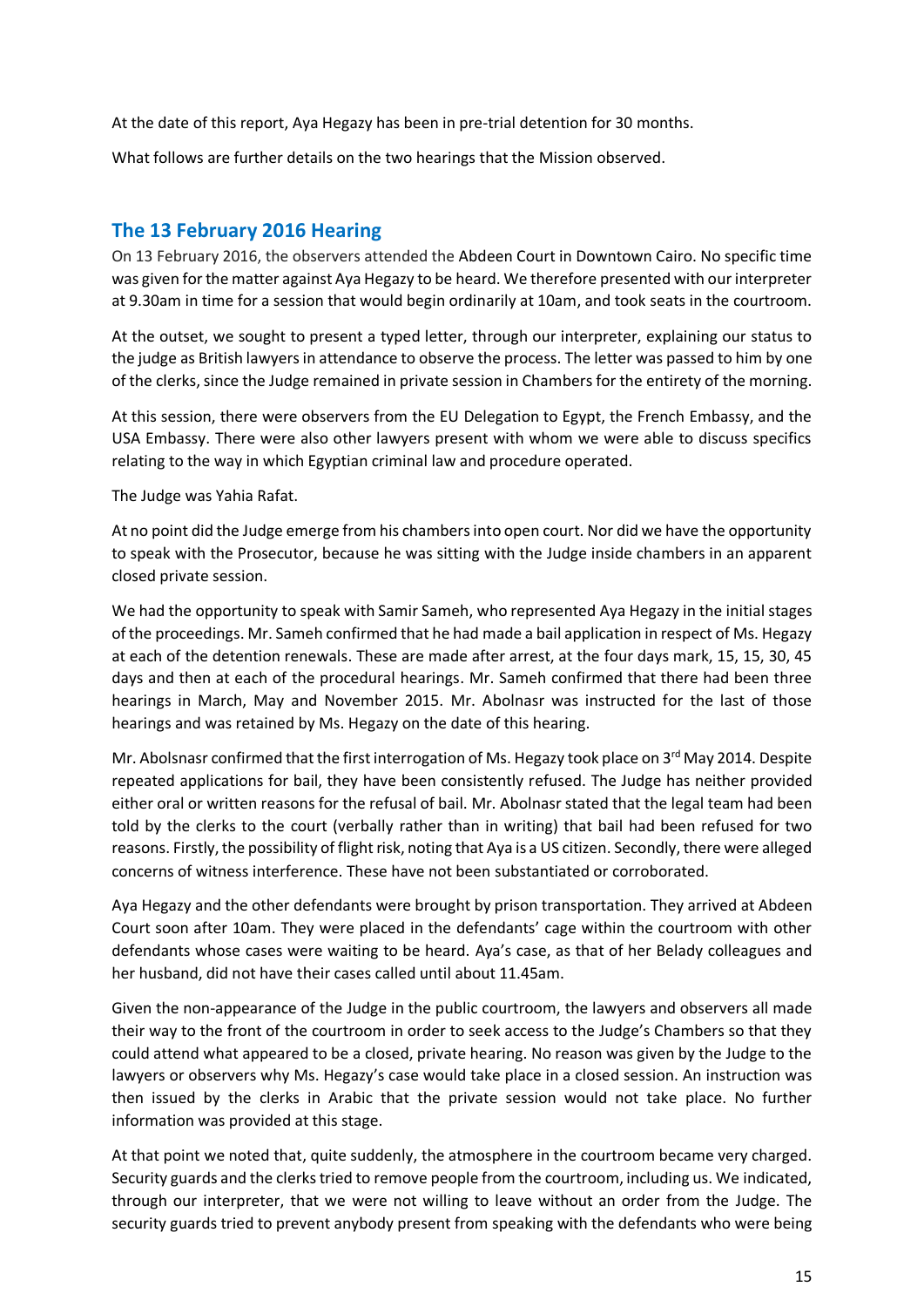held in the cage, which until that point had been acceptable. Most significantly, the defendants' lawyers were also prevented from speaking to their clients.

It is our understanding that there is no place or time made available in court for lawyers to speak or take instructions from their clients. There was no right to a legal consultation between lawyer and defendant at court. It appeared, and was confirmed by the lawyers, that the best opportunity was through some snatched words through the cage barriers, surrounded by other defendants and the general noise and crowd within the cage and courtroom up until the point when the security guards required the lawyers to sit down on the benches.

It was further confirmed to us by the lawyers that no provision was made in prison for private consultations or communications, which would take place in open waiting rooms.

At about 12.30pm, the Judge communicated through his clerk that he would make the hearing public and it would take place at the end of the morning. Our interpreter explained to us that the Judge had indicated (through the clerks) that the Prosecutor and court would then consider the confiscated material. Shortly afterwards, a box with confiscated laptops and a hard drive appeared on the judge's bench. However, no computer screen was attached or obviously available and thus we queried how the material would be viewed.

It was explained to us by the Egyptian lawyers present that the usual practice was for confiscated items to be sealed with wax. It is our understanding, from the legal team, that the personal apartment of Aya Hegazy had been sealed after her arrest, but that the Foundation premises had not been sealed.

Both observers managed to speak to Ms. Hegazy very briefly because the guards were endeavouring to keep everyone away from the cage which restrained all defendants. She indicated that she is only allowed to meet her husband when they are together in the defendant's cage during court sessions<sup>6</sup>. She indicated that she was being treated well in prison but that there has been some issues communicating with her husband. At the time of finalising this report, we understand this has now been resolved.

From appearance alone, they both seemed physically well and in good spirits, they were not separated or handcuffed and were holding hands. Ms. Hegazy was veiled and we understood from the lawyers with whom we spoke in court that it was necessary, as a practical measure, to be veiled in prison in order to ensure no harassment occurred. It is our understanding that she does not usually wear hijab.

Mr. Abolnasr had sent a junior member of his chambers to represent Ms. Hegazy at the hearing, since the time given by the court presented him with a clash of professional commitments. Once he did arrive at about 12.45pm, the security guards prevented him from communicating with his client in the cage.

At about 1.45pm, the clerk called the prosecution witnesses. Nobody was present. The prosecution gave no explanation for their failure to attend to the defence and it did not appear that an explanation was required by the Judge.

At around 2pm, the clerk announced that the matter had been adjourned until 17 February 2016 (with no specific time set). The Judge failed to appear in open court. No reasons or explanation were provided for the adjournment, or for the failure to view the confiscated material. No opportunity was afforded to the defence lawyers to approach the Judge or make any bail application, or make any representations at all.

We spoke with a number of international delegates and lawyers who were present at the hearing and subsequently, to discuss our concerns about the manner in which Aya's case was proceeding.

-

<sup>6</sup> We add our understanding that Mohammed filed several requests to visit his wife (as is his right, by law) but they were all refused until earlier this month, October 2016, when he was permitted to visit his wife.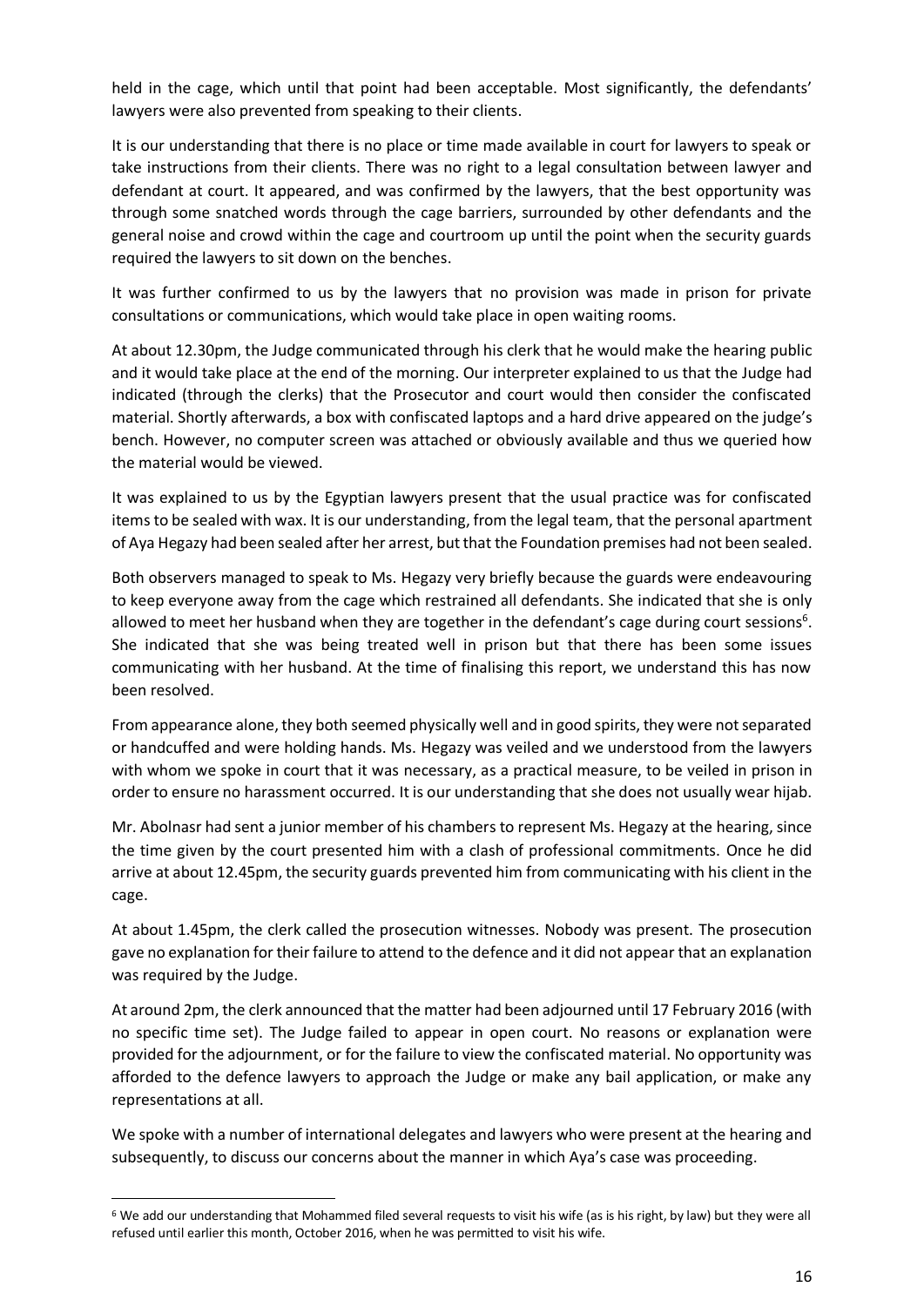### <span id="page-16-0"></span>**The 17 February 2016 Hearing**

On 14 February we left Cairo. We requested our interpreter and an observer from the EU Delegation to Cairo, who was present at both hearings, for an update on what had happened at the hearing on 17 February 2016. We also followed news updates in public statements that were made available by others following the hearing.

We learned that the hearing had been postponed again until March 23 2016 because a courtappointed technician had been unable to turn on a laptop that was said to contain key evidence in the case by the Prosecution. The ordinary sequence of events, as confirmed by Mr. Abolnasr, is that the confiscated items would be viewed first, followed by hearing the prosecution witnesses.

At the hearing on 23 March, we understood the Court intended to assemble a committee to prepare a report on the content of the confiscated items, which then would be presented in a further schedule on 20 April 2016.

Mr. Abolnasr informed us that he had requested conditional release for his client, and that request had been documented but refused implicitly by the Judge's order that the defendants remain in detention. It appears neither oral nor written reasons were provided for the refusal.

Mr. Abolnasr also confirmed that prosecution witnesses were present on this occasion, namely two police officers and a child whose name was Usama.

All defendants' lawyers were present.

### <span id="page-16-1"></span>**The 17 May 2016 Hearing**

On 17 May 2016, the observers again attended the Abdeen Court in downtown Cairo. As previously, no specific time was given for the matter against Aya Hegazy to be heard. We therefore presented with our interpreter at 10am in time for the hearing to begin and took seats in the courtroom. At, court there were observers from the EU Delegation to Egypt, the French Embassy, and the USA Embassy.

As previously, and at the outset, we sought to present a typed letter to the Judge (through our interpreter) explaining our status as British lawyers in attendance to observe the process. The letter was passed to the Judge by one of the clerks, since the Judge again remained in private – apparently in session in Chambers for the entirety of the morning.

By the date of this hearing, Mr. Abolnasr was no longer retained by Ms. Hegazy and her family. However, due to court commitments surrounding the session, we were unable to speak to the new lawyer. We did, however, speak again with Mr. Abolnasr – prior to the hearing – and other lawyers in order to gain a clear picture of the interim circumstances and facts.

The hearing was again heard by the same Judge in Chambers. Neither he nor the prosecution emerged into the public courtroom.

The observers again attempted to gain entry to the closed session through the presentation of their letter and through their interpreters, but neither the observers nor any of the international observer missions were permitted entry into the closed session.

It is our understanding through the lawyers and interpreter present in Court with us that the three members of the technical committee were sworn into their role and formally established.

The hearing was then adjourned until 19 November 2016 for the report to be produced.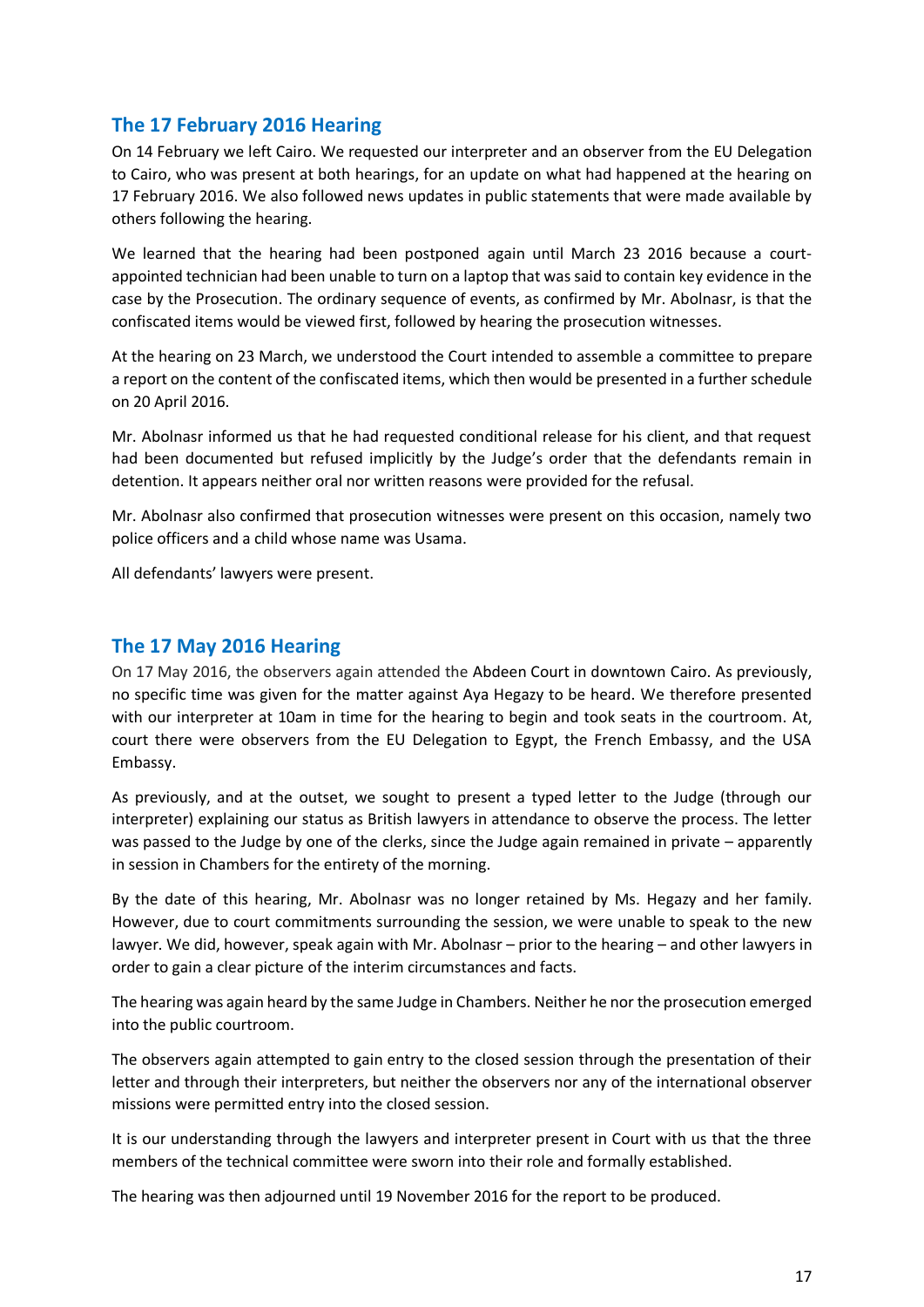An application for conditional bail as made, which was refused. As previously, no written or oral reasons were provided.

On this occasion, neither of the observers were able to speak with Ms. Hegazy since she was only briefly kept in the courtroom cage before being taken down to the courtroom cells where it was not possible to visit her. From both her outward appearance, and upon talking to her mother and sister afterwards outside of the hearing, Ms. Hegazy's spirits were low and she was upset by the continued delays in proceedings. The family were very concerned that no progress was being made in court, that the adjournments were each becoming longer and that the delays appeared to be perfunctory.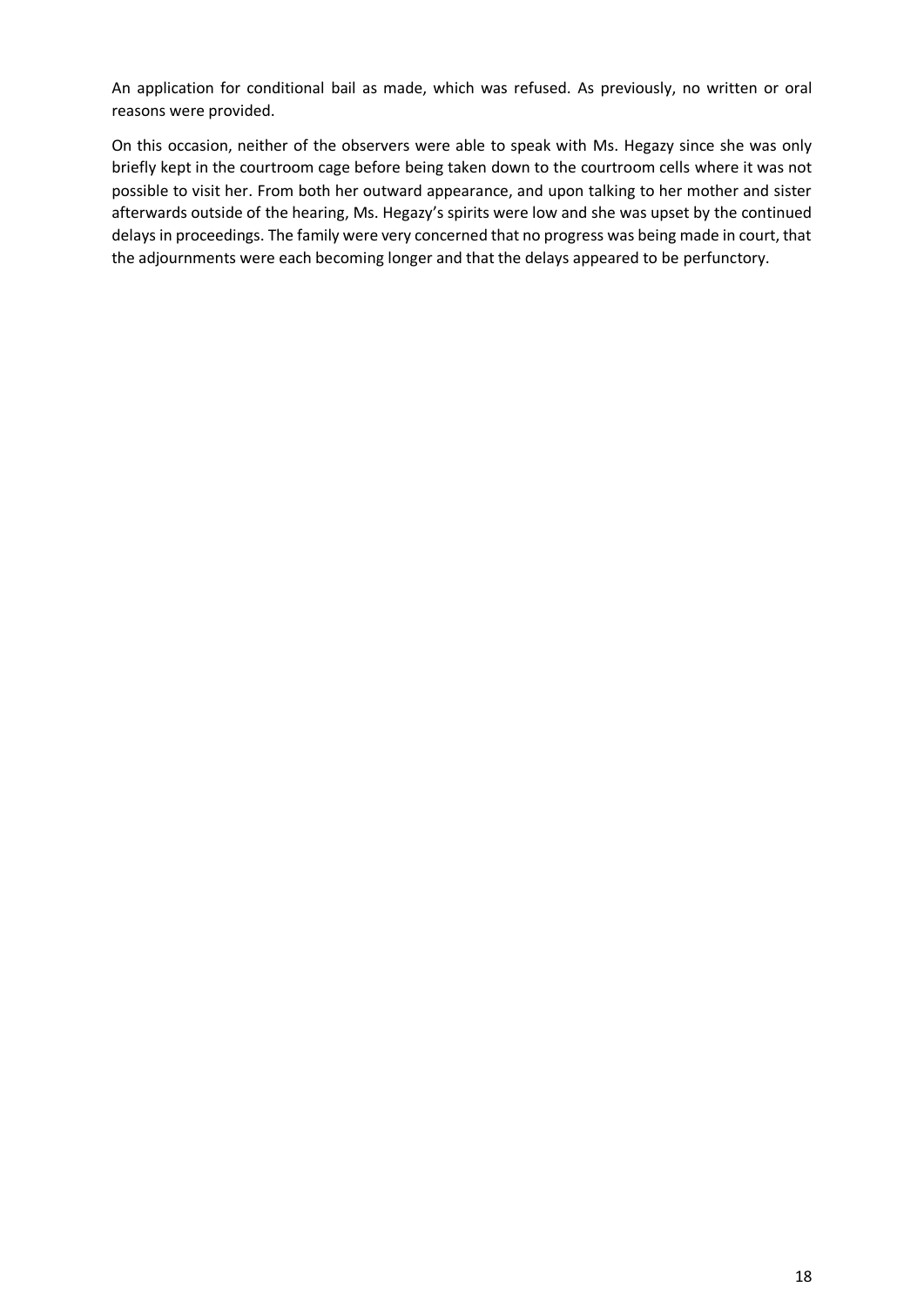### <span id="page-18-0"></span>International Trial Rights

The applicable legal standards are found in the International Covenant on Civil and Political Rights 1966 (ICCPR), chiefly Article 9 and 14, which are set out below.

They are followed by the relevant rights as set out in the Egyptian Constitution of 2014 and relevant sections of the African Charter, which Egypt has ratified<sup>7</sup>.

Following those legal provisions is a short analysis of the relevant international law (including summaries quoted from the Trial Observation Manual for Criminal Proceedings – Practitioners' Guide of the International Commission of Jurists, 2009), and a consideration of how each provision applies to the relevant facts.

#### <span id="page-18-1"></span>**a. RIGHT TO LIBERTY**

#### **Article 9, ICCPR**

- 1. Everyone has the right to liberty and security of person. No one shall be subjected to arbitrary arrest or detention. No one shall be deprived of his liberty except on such grounds and in accordance with such procedure as are established by law.
- 2. Anyone who is arrested shall be informed, at the time of arrest, of the reasons for his arrest and shall be promptly informed of any charges against him.
- 3. Anyone arrested or detained on a criminal charge shall be brought promptly before a judge or other officer authorised by law to exercise judicial power and shall be entitled to trial within a reasonable time or to release. It shall not be the general rule that persons awaiting trial shall be detained in custody, but release may be subject to guarantees to appear for trial, at any other stage of the judicial proceedings, and, should occasion arise, for execution of the judgement.
- 4. Anyone who is deprived of his liberty by arrest or detention shall be entitled to take proceedings before a court, in order that that court may decide without delay on the lawfulness of his detention and order his release if the detention is not lawful.
- 5. Anyone who has been the victim of unlawful arrest or detention shall have an enforceable right to compensation.

#### **Article 71, Egyptian Constitution**

Any person arrested or detained shall be informed forthwith of the reasons for his arrest or his detention. He shall have the right to communicate with whoever he sees fit and inform them of what has taken place and to ask for help in the way organised by law. He must be notified, as soon as possible, with the charges directed against him. Any person may lodge a complaint to the Courts against any measure taken to restrict his personal freedom. The Law shall regulate the right of complaint in a manner ensuring a decision regarding it within a definite period or else release shall be imperative."

#### **African Charter**

#### **Article 6**

-

Every individual shall have the right to liberty and to the security of his person. No one may be deprived of his freedom except for reasons and conditions previously laid down by law. In particular, no one may be arbitrarily arrested or detained.

<sup>7</sup> Where the relevant provision of the Egyptian Constitution has not been provided, it is because we have been unable to confirm a translation at the time of drafting this interim report and it will be set out in the final trial monitoring report.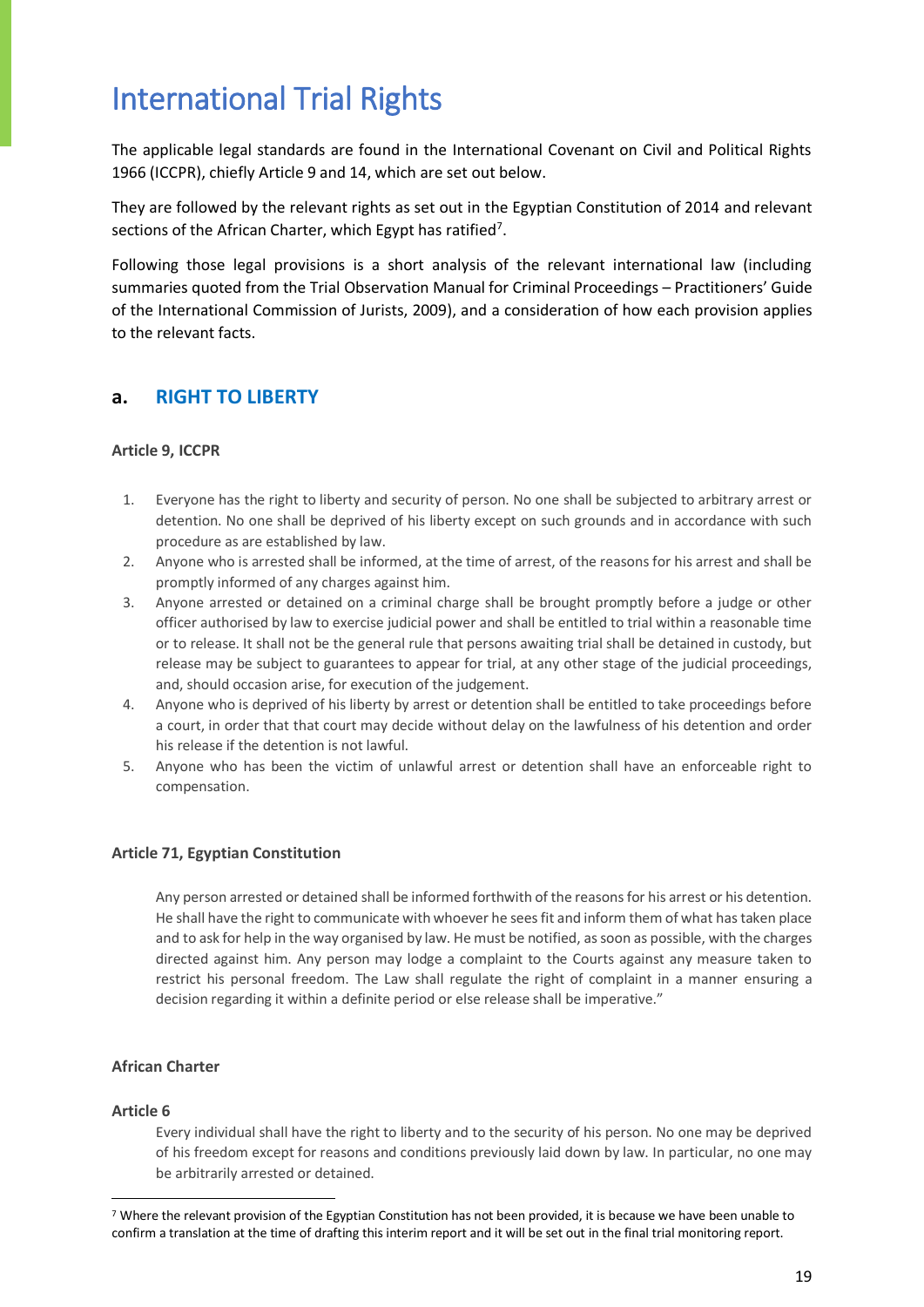#### **Article 7**

Every individual shall have the right to have his cause heard. This comprises:

- 1. The right to an appeal to competent national organs against acts of violating his fundamental rights as recognised and guaranteed by conventions, laws, regulations and customs in force;
- 2. The right to be presumed innocent until proved guilty by a competent court or tribunal;
- 3. The right to defence, including the right to be defended by counsel of his choice;
- 4. The right to be tried within a reasonable time by an impartial court or tribunal.

#### The provisions of the African Charter are supplemented by the **Principles and Guidelines on the Right to a Fair Trial and Legal Assistance in Africa** which require:

M. (1)

- (a) States shall ensure that the right of everyone on its territory and under its jurisdiction to liberty and security of person is respected.
- (b) States must ensure that no one shall be subject to arbitrary arrest or detention, and that arrest, detention or imprisonment shall only be carried out strictly in accordance with the provisions of the law and by competent officials or persons authorized for that purpose, pursuant to a warrant, on reasonable suspicion or for probable cause.
- (c) Each State shall establish rules under its national law indicating those officials authorised to order deprivation of liberty, establishing the conditions under which such orders may be given, and stipulating penalties for officials who, without legal justification, refuse to provide information on any detention.
- (d) Each State shall likewise ensure strict supervision, including a clear chain of command, of all law enforcement officials responsible for apprehensions, arrests, detentions, custody, transfers and imprisonment, and of other officials authorized by law to use force and firearms.
- (e) Unless there is sufficient evidence that deems it necessary to prevent a person arrested on a criminal charge from fleeing, interfering with witnesses or posing a clear and serious risk to others, States must ensure that they are not kept in custody pending their trial. However, release may be subject to certain conditions or guarantees, including the payment of bail.

#### <span id="page-19-0"></span>Summary of International legal principles

-

Everyone detained shall be entitled to trial within "a reasonable time" or to release pending trial. Pre-trial detention should not be the general rule and it should be used in criminal proceedings only where necessary and as a last resort. It should be used for the shortest possible time period, when required to meet the needs of justice, or of the investigation of the alleged offence or in order to protect society and the victim. Pre-trial detention should be the exception and bail should be granted, except in situations where it is likely that the accused would abscond, destroy evidence, influence witnesses or flee from the jurisdiction of the State. $8$  However, even in such circumstances, the risk of such dangers must be properly assessed and explained by the court without resorting to blanket statements.

Further, the court must assess properly what other measures short of detention could address any of the risks posed. "Arbitrariness" has been defined to include an element of inappropriateness, injustice, lack of predictability and lack of due process of law. Where trial does not proceed in a reasonable time, continuing detention must be reviewed by a judge and assessed in terms of its length and continuing necessity.

Further, the right to a fair trial incorporates a reasoned decision from the judge, which must be provided in respect of any refusal to release an individual from detention. There must also be a

<sup>8</sup> Human Rights Committee, Views of 2 April 1997, *Michael and Brian Hill v. Spain*, Communication No. 526/1993, para. 12.3.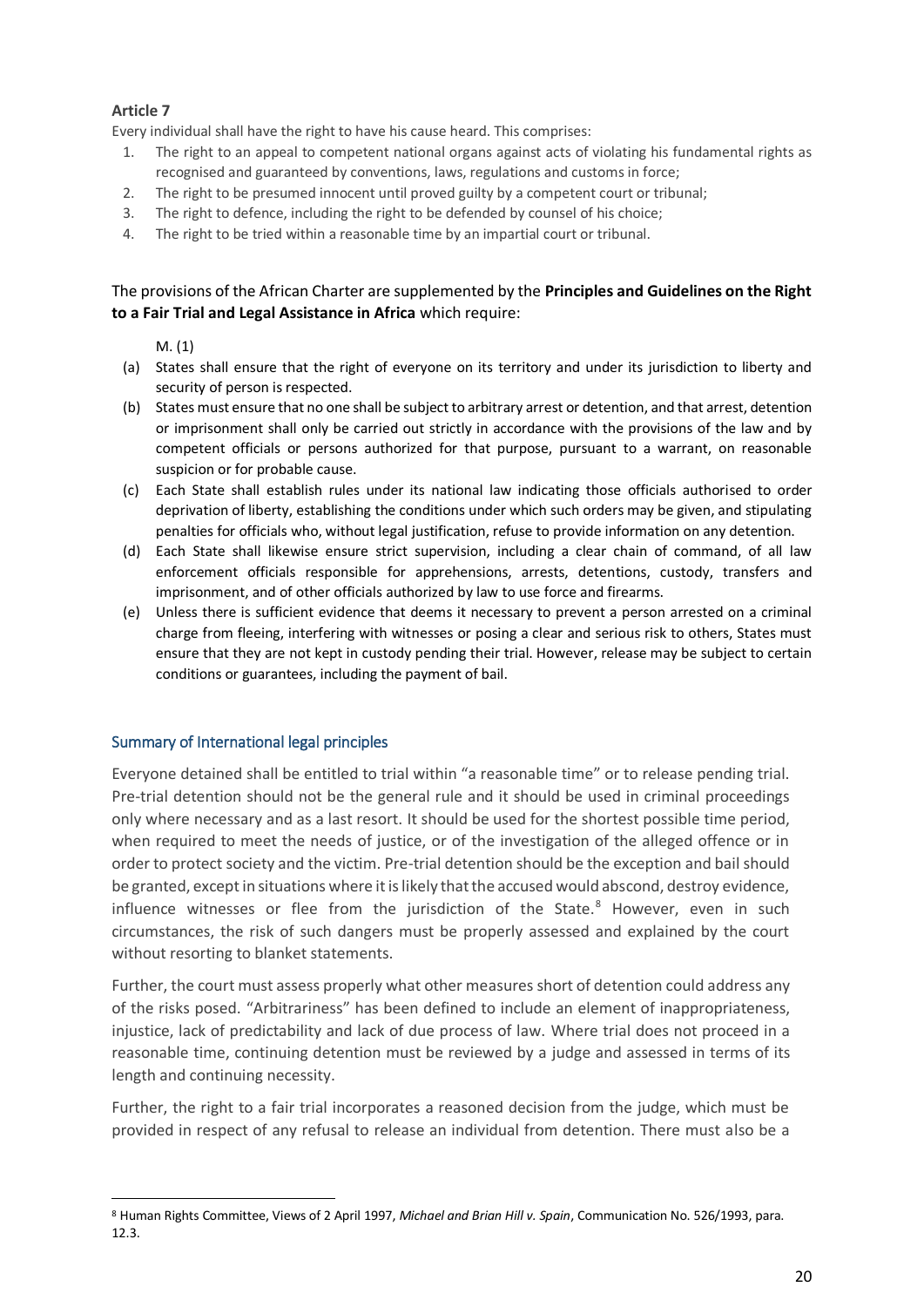right to appeal to a higher judicial or competent authority where an application for release is refused. Detention must not be arbitrary.

**The right to challenge the lawfulness of detention before a tribunal, court or judge is a non**derogable right.<sup>9</sup> It is crucial for protecting the right to liberty and preventing arbitrary detention.

#### <span id="page-20-0"></span>FACTS

Aya Hegazy has been held in pre-trial detention since 2 May 2014. Her detention, at the time of writing, exceeds 30 months. Her detention is renewed at each adjourned hearing. When lawyers have had the opportunity to request her release (including conditional release), it has been denied through the renewal of her detention. As far as we understand, no reason for detention has ever been provided by the judge either orally or in writing. The length of the delays between each hearing has grown increasingly, such that the current delay between procedural hearings is six months.

#### <span id="page-20-1"></span>**FINDINGS**

**.** 

International law provides that if a trial cannot be achieved in a reasonable timeframe, defendants held in pre-trial detention should be released unless their continued detention can be justified according to key criteria.

The observers find that Aya Hegazy's right to liberty under Article 9 ICCPR has been violated.

Aya Hegazy has been detained for a period now exceeding 30 months. No meaningful assessment appears to have been conducted as to any risk that may justify detention as a necessary last resort since no evidence has been provided to the court to justify any risk of absconding, nor any measures sought to guarantee Aya Hegazy's presence in court. No supporting evidence has been provided by the prosecutor that conditional release would endanger the proceedings. No reasons whatsoever have been provided for the continued detention or the refusal to release.

Despite such a lengthy detention, there appears to be little imminent prospect of a trial since the next hearing listed in November 2016 remains a procedural hearing when the Technical Committee is expected to report back to the Court. The trial has not been listed.

The observers find that Aya Hegazy's right to be tried within a reasonable time, or to release, has been breached.

As far as we understand, there is no right of appeal against the refusal to release a defendant from pre-trial detention. There is therefore no effective domestic remedy to challenge obvious procedural flaws in her continued detention.

It is necessary to note that there is a significant systemic background to this particular case. A recent report from the Egyptian Initiative for Personal Rights (EIPR)<sup>10</sup> records that at least 1464 individuals

[http://eipr.org/sites/default/files/reports/pdf/endless\\_imprisonment\\_0.pdf](http://eipr.org/sites/default/files/reports/pdf/endless_imprisonment_0.pdf)

<sup>9</sup> See, *inter alia*: Human Rights Committee, *General Comment No*. *29*, paras. 14 and 16 and *Concluding Observations of the Human Rights Committee on Albania,* CCPR/CO/82/ALB, 2 December 2004, para. 9; Inter-American Court of Human Rights, *Advisory Opinion OC-8/87 of 30 January 1987, "Habeas corpus in emergency situations"*, Series A No. 8, and *Advisory Opinion OC-9/87 of 6 October 1987*, *"Judicial guarantees in states of emergency"*, Series A No. 9; Article 27 of the *American Convention on Human Rights;* Articles 4 and 14 of the *Arab Charter on Human Rights*; Article 17.2(f ) of the *International Convention for the Protection of All Persons from Enforced Disappearance;* Principle 32 of *The Body of Principles for the Protection of All Persons under Any Form of Detention or Imprisonment*; Principle M (5)(e) of the *Principles and Guidelines on the Right to a Fair Trial and Legal Assistance in Africa;* Article 9 of the *Declaration on the Protection of All Persons from Enforced Disappearances* and Resolution 1992/35 of the former UN Commission on Human Rights, entitled *habeas corpus.* <sup>10</sup> Detention Without End, 10 May 2016 – EIPR:

The authors also note a report by the Robert Kennedy Centre of February 2016: The Problem of Punitive Pre-trial Detention in Egypt, which asserts: "Since June 2013, Egyptian authorities have increasingly used pretrial detention as a punitive measure to silence activists, journalists, and peaceful political dissidents. The number of pretrial detainees in Egypt has exponentially increased and the periods of pretrial detention have exceeded international legal standards and even domestic maximums."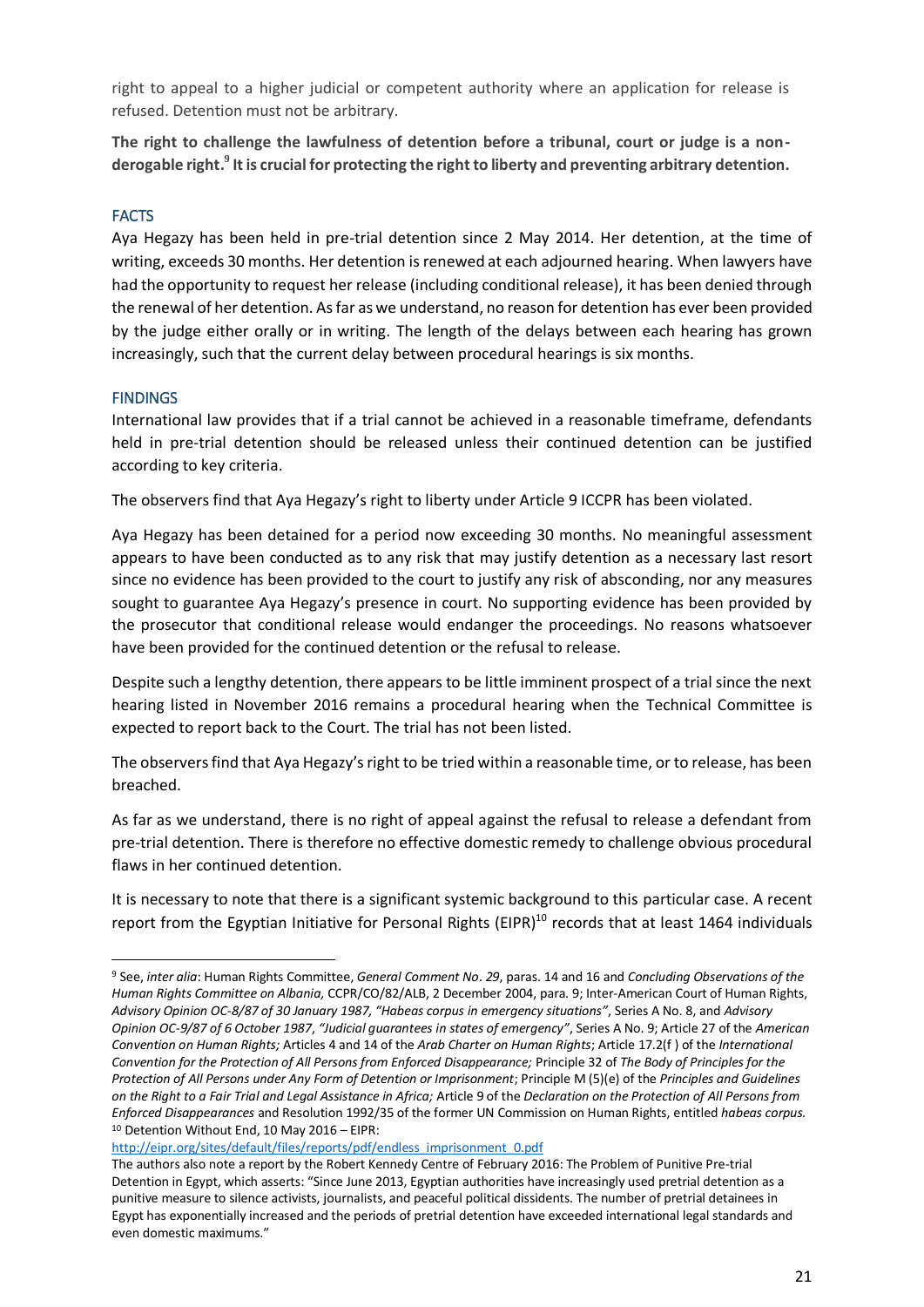(and probably many more) are currently being held in pre-trial detention in excess of the legal limits. The report asserts that the State is using pre-trial detention as a political and punitive tool. In recognition of the lack of appeal rights, EIPR has submitted a request to the Prime Minister, the speaker of the House of Representatives, and the chair of the Judicial Bodies Council, urging any or all of them to formally request an interpretation from the Supreme Constitutional Court regarding courts' divergent interpretations of Articles 143 of the Code of Criminal Procedure which sets a maximum limit on pre-trial detention of 18 months to 2 years in criminal cases, and another provision, Article 380, which sets no limit.

We also note that there are particular concerns relating to the way in which Aya Hegazy has been treated in pre-trial detention. She has been banned from the prison library, her writing material has been confiscated and there have been purposeful attempts by the authorities to prevent communication between her and her husband. As far as we understand, no reasons for these restrictions have been provided. However, the timing of these restrictions coincided with the international publicity associated with her case and therefore they appear to be both punitive and politically motivated.

Accordingly, and noting both the individual features of this case as well as the background evidence which suggests a widespread use of excessive and politically-motivated pre-trial detention, the continued pre-trial detention of Ms. Hegazy violates her inherent right to liberty, and is in breach of Article 9 ICCPR which requires the use of pre-trial detention as an instrument of last resort and only by reason of necessity. In these circumstances, and also noting the aspects of the criminal proceedings which are considered below in relation to Article 14 ICCPR, Ms. Hegazy's detention now appears to be arbitrary and punitive, and the impression created by the serious failings identified above and below is that her continuing detention may be politically motivated.

### <span id="page-21-0"></span>**b. THE RIGHT TO A PUBLIC HEARING AND THE PRESUMPTION OF INNOCENCE**

#### **Article 14 ICCPR**

- (1) All persons shall be equal before the courts and tribunals. In the determination of any criminal charge against him, or of his rights and obligations in a suit at law, everyone shall be entitled to a fair and public hearing by a competent, independent and impartial tribunal established by law. The press and the public may be excluded from all or part of a trial for reasons of morals, public order (ordre public) or national security in a democratic society, or when the interest of the private lives of the parties so requires, or to the extent strictly necessary in the opinion of the court in special circumstances where publicity would prejudice the interests of justice; but any judgement rendered in a criminal case or in a suit at law shall be made public except where the interest of juvenile persons otherwise requires or the proceedings concern matrimonial disputes or the guardianship of children.
- (2) Everyone charged with a criminal offence shall have the right to be presumed innocent until proved guilty according to law.

#### **Article 169, Egyptian Constitution**

The sessions of Courts shall be public, unless a Court decides to hold them in camera for considerations of public order or morality. In all cases, judgments shall be pronounced in public sessions."

#### **Article 67, Egyptian Constitution**

The accused is innocent until proven guilty in a fair court of law, which provides guarantees for him to defend himself.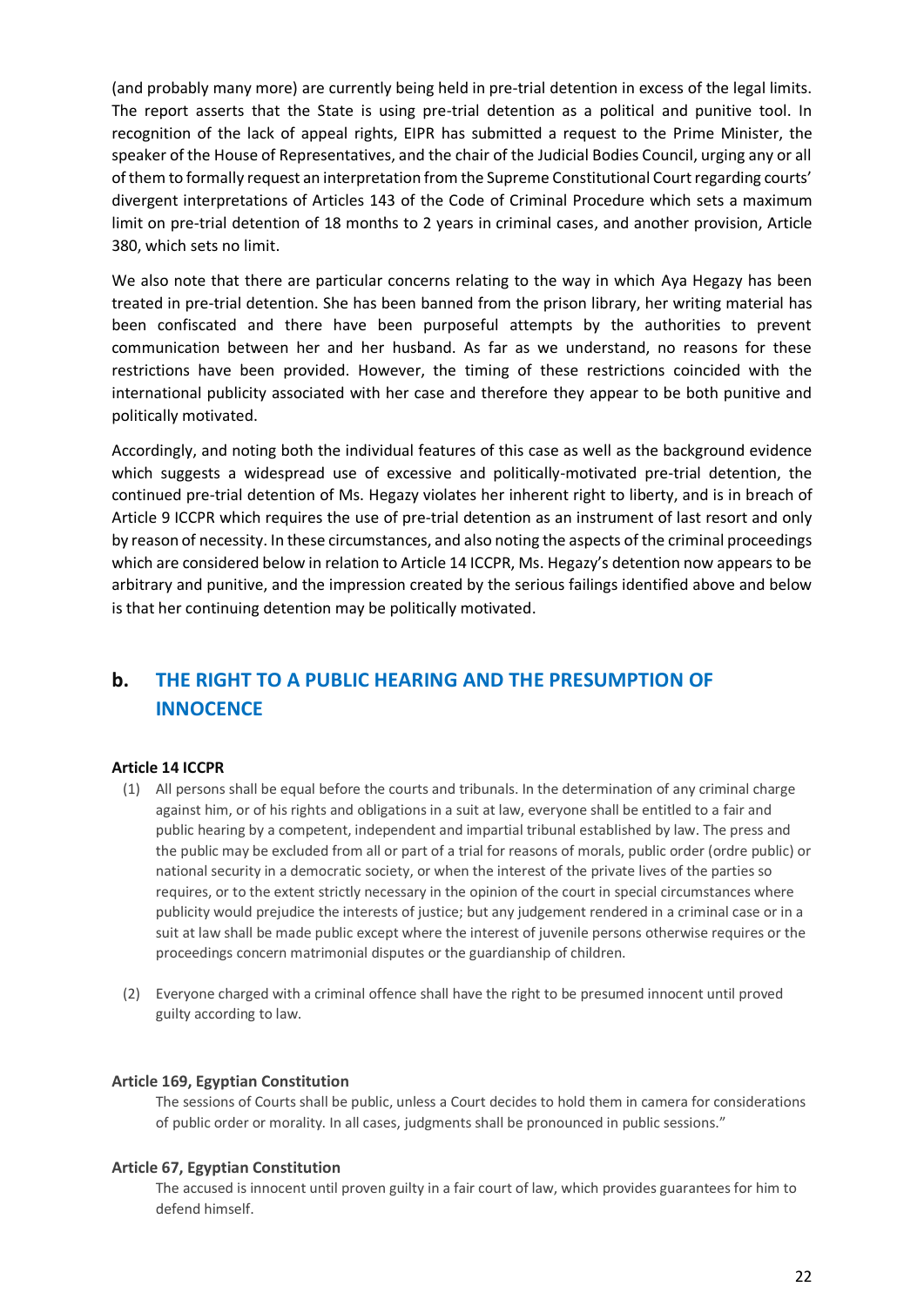#### <span id="page-22-0"></span>Summary of International legal principles

All trials in criminal matters must in principle be conducted orally and publicly. Having a public hearing ensures transparency of proceedings and thus provides an important safeguard for the interest of the individual and society at large.<sup>11</sup> This includes that adequate facilities should be provided to enable interested members of the public to attend hearings and trials; and all hearings should be open to the general public and not, for instance, be limited to a particular category of people.<sup>12</sup> Only in exceptional circumstances, courts and judges have the power to exclude the public.

The right to be presumed innocent until proven guilty according to law is an absolute right, which can never be derogated from, restricted or limited $^{13}$ .

The presumption of innocence: i. places the burden of proof on the prosecution; ii. guarantees that guilt cannot be presumed unless the charge has been proven beyond reasonable doubt<sup>14</sup>; iii. ensures that the accused has the benefit of doubt; and iv. requires persons accused of an offence to be treated in accordance with this principle.

Persons undergoing trial, whether or not in detention, should be treated as innocent as long as their guilt has not been established by a court in accordance with the law. Normally defendants should not be shackled or caged during trial or presented to the court in any other way that gives the impression they may be dangerous criminals. They should also not appear in the courtroom in prison uniform but have the right to wear civilian clothes.

[Trial Observation Manual for Criminal Proceedings – Practitioners Guide of the International Commission of Jurists, 2009]

#### <span id="page-22-1"></span>FACTS

1

Hearings take place in Abdeen Court. As far as access to the courtroom is concerned, it is open and accessible to the public subject to approval by the court security. However, access was not straightforward since our interpreter had to negotiate our entry with the court security. Undoubtedly, this may have been a routine security check. However, during the first hearing we attended in February 2016, there were several attempts to remove us from the court room by security guards. We insisted that our removal must be ordered by the judge; consequently, we were allowed to remain.

In terms of the public nature of the hearings, at neither hearing did the judge enter the courtroom. He remained in his chambers for the duration of the session. We did not see the prosecutor enter the courtroom at any stage. It was our understanding that the prosecutor was already present before the hearing began at 10am, and we did not see him leave either. Defendants were taken into the judge's chambers by the court security. Only the defence lawyers were allowed to enter the chambers; none of the international observers were allowed entry at either of the hearings. No reasons were provided as to why the hearing was held in the judge's private chambers and not in the public courtroom.

<sup>11</sup> Human Rights Committee, *General Comment No. 32*, *Article 14: Right to equality before courts and tribunals and to a fair trial,* para. 28. See also: European Court of Human Rights, Judgment of 8 December 1983, *Axen v. Germany*, Application No. 8273/78, para. 25; Inter-American Court of Human Rights, Judgment of 30 May 1999, *Castillo Petruzzi et al. v. Peru*, Series C No. 52, para. 172.

<sup>12</sup> Human Rights Committee, *General Comment No. 32*, *Article 14: Right to equality before courts and tribunals and to a fair trial,* para. 29.

<sup>13</sup> Human Rights Committee, General Comment No. 29, para. 11, and General Comment No. 32, para. 6; InterAmerican Commission on Human Rights, Report on Terrorism and Human Rights, OEA/Ser.L/V/II.116, Doc. 5 rev. 1 corr., 22 October 2002, paras. 247, 253 and 261; and Inter-American Commission on Human Rights, Report No. 49/00 of 13 April 2000, Case No. 11.182, Rodolfo Gerbert Asensios Lindo et al. (Peru), para. 86.

<sup>14</sup> Human Rights Committee, Views of 24 July 2006, Francisco Juan Larrañaga v. The Philippines, Communication No. 1421/2005, para. 7.4.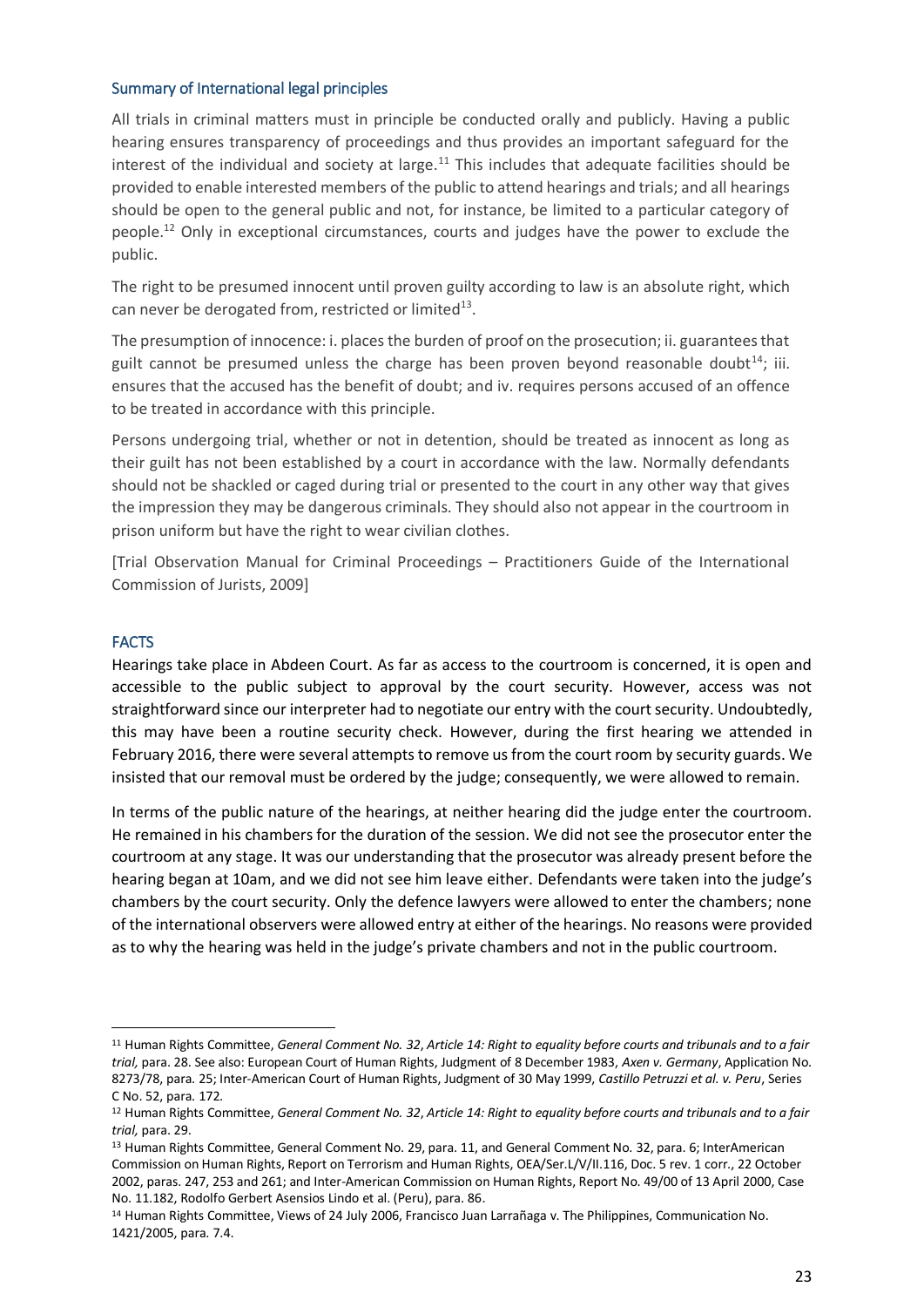Indeed, in the 17 February hearing, it was our understanding that the matter would be conducted in open court. We understand that this information was conveyed accordingly to the defendants and their lawyers, but that the Judge changed his mind during the session.

The commotion seemingly caused to the court clerks and security guards by the presence of international observers, and the sudden decision to adjourn the case to a date three days ahead for no discernible reason, gave the impression that that the presence of international observers(including those from the US and French embassies as well as from the EU Mission) may have been the reason for the judge's change of heart. If that was not the reason, no other (or any) explanation was provided either to the court or to the defendants' lawyers who were at court as to why the hearing was conducted behind closed doors

Insofar as the prosecutor's role is concerned, at both sessions of the sessions at which we were present he remained inside with the judge throughout. He therefore appeared to have privileged access to the judge before, during and after the session whereas the defence lawyers were required to wait outside in the public courtroom.

#### <span id="page-23-0"></span>**FINDING**

1

The observers find that Aya Hegazy has not been given a public hearing in violation of Article 14(1) ICCPR and Article 169 of the Egyptian Constitution. As set out above, both hearings attended by the observers were held in the judge's private chambers and not in the public courtroom, with no reasons given. In addition, the observers find that there has been an interference with Ms. Hegazy's right to be presumed innocent.

Ms. Hegazy has been denied open and public hearings. In the absence of any reasoning being provided by the judge, none of the exceptions provided by Article 14(1) to the right to a public hearing apply. Nor do the observers consider that they would have been applicable or justifiable, in any event, noting that each of the hearings previously was conducted in open court. On the face of it, it appears that the reason for open justice to be denied may have been to prevent publicity before international observers and missions.

The violation of Ms Hegazy's Article 14(1) right sits alongside a further violation of her Article 14(2) right to the presumption of innocence. She, as the other defendants at proceedings in the courtroom, are caged for the duration of their time in court, other than when they are called before the judge. This, together with the nature of the charges (relating to child pornography) and the duration of her pre-trial detention, negatively impacts on her character and also serves to erode the public's perception of her innocence. <sup>15</sup>

<sup>&</sup>lt;sup>15</sup> By way of example: over recent years the ECtHR's acceptance of the metal cage in any circumstance has narrowed considerably. Last year, in Svinarenko and Slyadnev v. Russia App. nos. 32541/08 and 43441/08), (17 July 2014), the Court finally decided that under no circumstances could the use of the cage be justified in criminal proceedings:

*<sup>…</sup> holding a person in a metal cage during a trial constitutes in itself – having regard to its objectively degrading nature which is incompatible with the standards of civilised behaviour that are the hallmark of a democratic society – an affront to human dignity in breach of Article 3 [138].*

In the case of Yaroslav Belousov v Russia, App. nos. 2653/13 and 60980/14 (4 October 2016), the Court reiterated this finding but also extended its reasoning to find a violation of article 6 ECHR. The Court held that:

*<sup>…</sup>it is incumbent on the domestic courts to choose the most appropriate security arrangement for a given case, taking into account the interests of administration of justice, the appearance of the proceedings as fair, and the presumption of innocence; they must at the same time secure the rights of the accused to participate effectively in the proceedings and to receive practical and effective legal assistance [152].*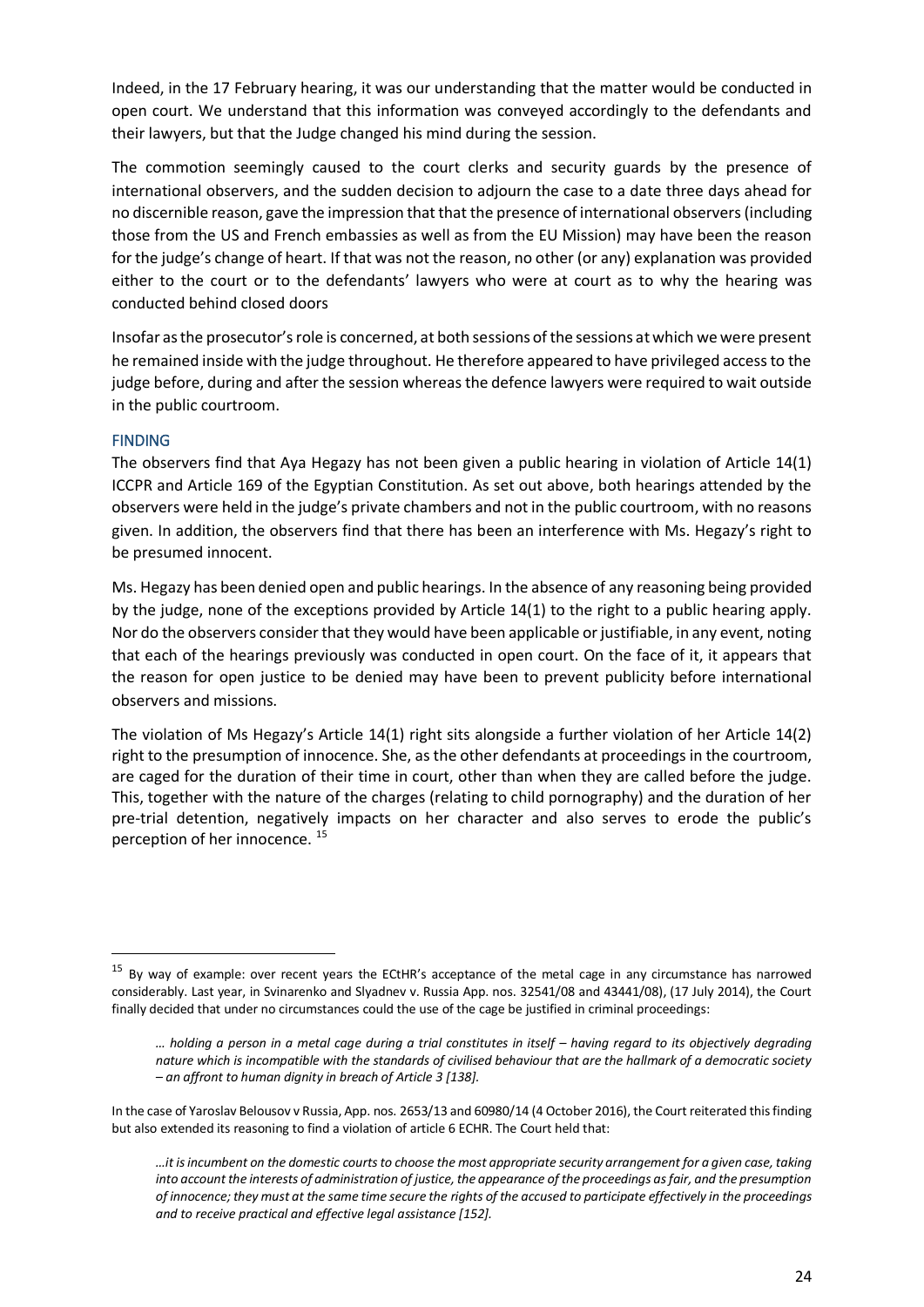### <span id="page-24-0"></span>**3. RIGHT TO PREPARE DEFENCE**

#### **Article 14(b) ICCPR**

To have adequate time and facilities for the preparation of his defence and to communicate with counsel of his own choosing.

#### <span id="page-24-1"></span>Summary of International legal principles

The right of the accused to have adequate facilities to prepare their defence requires that they should have the ability to communicate, consult with and receive visits from their lawyer without interference or censorship and in full confidentiality. .<sup>16</sup> Interviews between detainees and their lawyers may be conducted within sight, but not within the hearing, of law enforcement officials.<sup>17</sup>

[Trial Observation Manual for Criminal Proceedings – Practitioners Guide of the International Commission of Jurists, 2009]

#### <span id="page-24-2"></span>FACTS

Our understanding is that Aya Hegazy has never been able to communicate with her lawyer in private. All visits by her lawyer take place during general visitation times in the same room as other visits with prison guards patrolling the room. Nor do facilities exist at court for defendants to meet with their lawyer. The only opportunity for them to communicate and consult is if the lawyer can approach the cage where all defendants are held and communicate with their client before being ushered away by the court security.

We note that this issue is not unique to Ms. Hegazy's case and is a systemic issue within the Egyptian criminal justice system.

#### <span id="page-24-3"></span>FINDING

The observers find that there has been a violation of Ms. Hegazy's right to prepare a defence and to communicate with her lawyer The extremely limited right to communicate with counsel in circumstances where they are overheard by law enforcement officials, and thus without confidentiality, interferes with Aya Hegazy's rights pursuant to Article 14(b) ICCPR. Recognising that this is a systemic issue within the Egyptian criminal justice system, we also recommend that steps be taken urgently by the Egyptian government to address this.

#### <span id="page-24-4"></span>**4. RIGHT TO TIMELY TRIAL**

#### **Article 14(3)(c) ICCPR**

**.** 

To be tried without undue delay.

#### <span id="page-24-5"></span>Summary of International legal principles

The right of the accused to be tried without undue delay means that he or she must be tried within a reasonable time. The authorities must ensure that the entire criminal proceedings, from the pretrial investigation stages until the final appeal, are completed within a reasonable time. The time period considered in determining whether this right has been respected begins from the time of

<sup>16</sup> Human Rights Committee, *General Comment No. 32*, para. 34; *Body of Principles for the Protection of All Persons under Any Form of Detention or Imprisonment,* Principle 18 (3) and the *UN Basic Principles on the Role of Lawyers,* Principle 8. <sup>17</sup> Principle 18 (4) of the *Body of Principles for the Protection of All Persons under Any Form of Detention or Imprisonment.*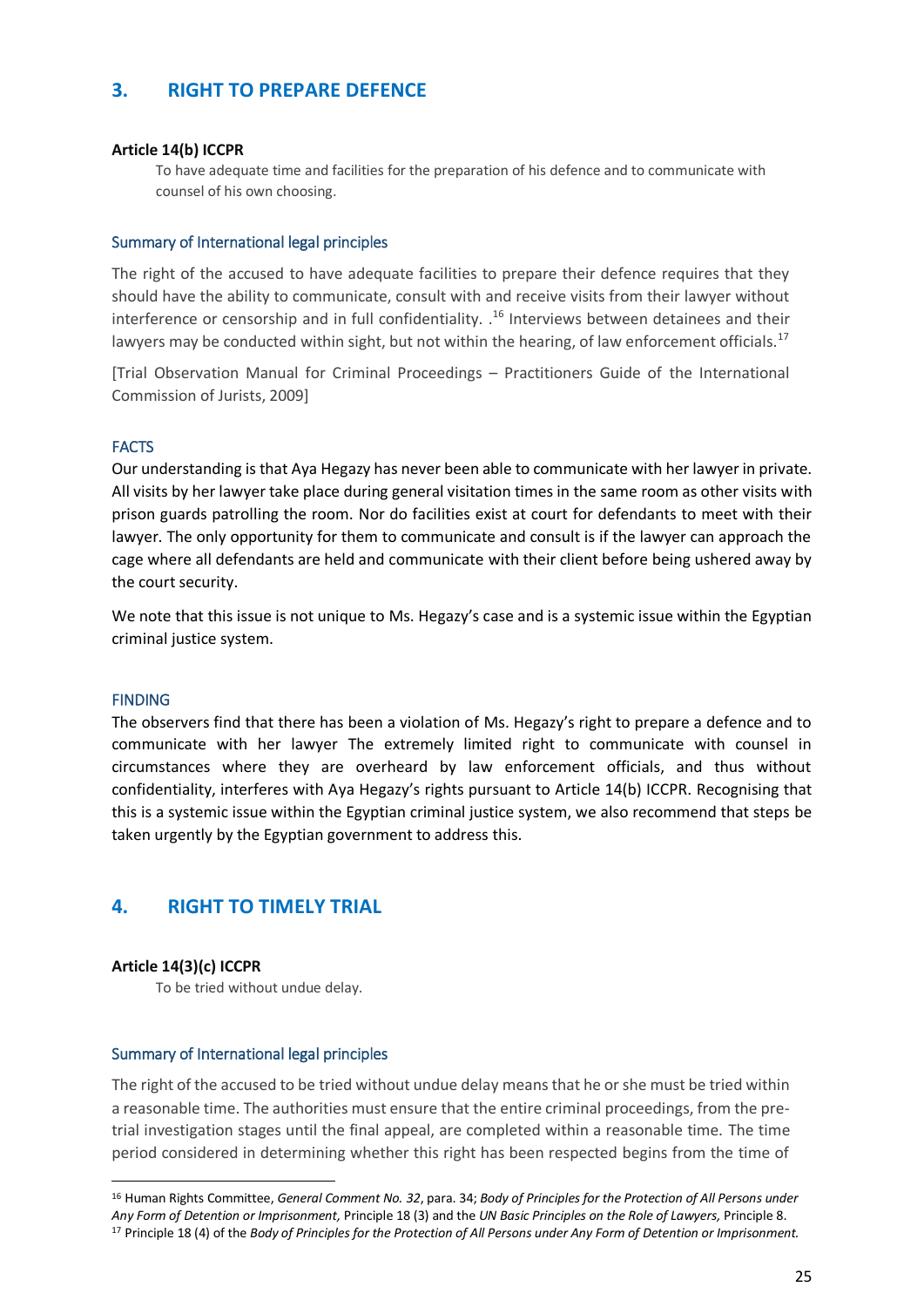the very first step in the proceedings (for example, and depending on the circumstances, when the suspect is arrested, when he or she is informed that charges have been brought against them or when they are notified that they are going to be tried) and ends when all possible review and appeal mechanisms have been exhausted and final judgment is pronounced.<sup>18</sup>

Anyone arrested or detained on a criminal charge has the right to be tried within a reasonable time and without undue delay, or to be released pending trial.<sup>19</sup> Both prolonged detention without trial and prolonged detention while awaiting trial that have been unduly delayed are prohibited by international law and constitute arbitrary detention. In cases involving serious offences such as murder, and where the accused is denied bail by the court, the accused must be tried as quickly as possible.<sup>20</sup>

In cases in which the court has refused to grant the defendants bail, the latter must be tried as quickly as possible.<sup>21</sup>

[Trial Observation Manual for Criminal Proceedings – Practitioners Guide of the International Commission of Jurists, 2009]

#### <span id="page-25-0"></span>FACTS

Despite the fact that Aya Hegazy has been held in pre-trial detention for 2 years and 6 months, the trial has yet to begin. There has been excessive delay. None of the adjournments have been required as a result of Ms. Hegazy's or her legal team's conduct.

Some of the adjournments have been the result of bad case management by the prosecutor, the court or both: prosecution witnesses have not been in attendance, prosecution evidence has not been ready to be presented to the court, or the wrong committee has been constituted by the court. The total period of adjournments amounts to approximately 20 months. We also note that the adjournments are for an average of four months each. The latest adjournment was for sixmonths, which is manifestly excessive given the delays already incurred. No reasons were provided as to why a further delay of six months was necessary, proportionate or appropriate in the circumstances. At the time of writing, there is no indication as to whether a trial date will be set.

#### <span id="page-25-1"></span>FINDING

1

The observers find that there has been a violation of Aya Hegazy's right to a timely trial as provided by Article 14(3)(c) ICCPR. None of the delays can be attributed to the defendant or defence lawyers.

### <span id="page-25-2"></span>**5. RIGHT TO LEGAL ASSISTANCE**

#### **Article 14(3)(d) ICCPR**

To be tried in his presence, and to defend himself in person or through legal assistance of his own choosing; to be informed, if he does not have legal assistance, of this right; and to have legal assistance assigned to him, in any case where the interests of justice so require, and without payment by him in any such case if he does not have sufficient means to pay for it.

<sup>18</sup> Human Rights Committee: *General Comment No. 13*, para. 10; Inter-American Court of Human Rights, Judgment of 12 November 1997, *Suárez Rosero v. Ecuador,* Series C No. 35 paras. 70-72.

<sup>&</sup>lt;sup>19</sup> See, Article 38 of the Body of Principles for the Protection of All Persons under Any Form of Detention or Imprisonment and Human Rights Committee, Views of 4 April 1995, *Leroy Shalto v. Trinidad and Tobago*, Communication No. 447/1991, para. 7.2.

<sup>20</sup> See, *inter alia*, Human Rights Committee: *General Comment No. 32, Article 14: Right to equality before courts and tribunals and to a fair trial*, para. 35; Views of 19 July 1995, *Isidora Barroso on behalf of her nephew, Mario Abel del Cid Gomez, v. Panama,* Communication No. 473/1991, para 8.5; and Views of 16 July 2001, *Sandy Sextus v. Trinidad and Tobago*, Communication No. 818/1998, para. 7.2.

<sup>21</sup> Human Rights Committee: *General Comment No. 32*, para. 35.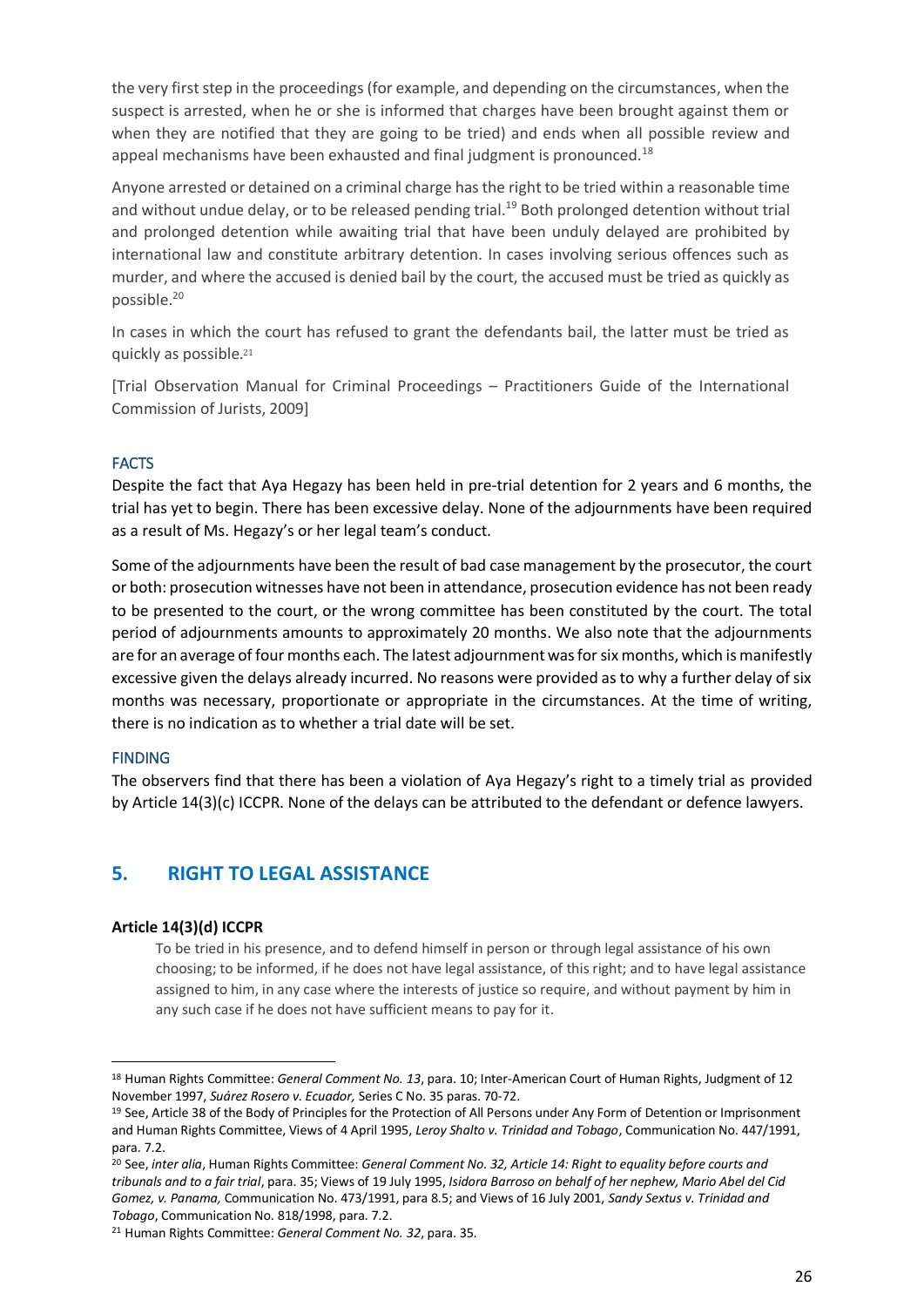#### FACTS & FINDINGS

Aya Hegazy has had legal representation during all hearings. Technically, therefore, there has been no breach of this provision.

However, although legal representation has been permitted, the role of the lawyer has been significantly undermined by the prohibition on confidential communication, limited (if any) communication at court, and the lack of disclosure. These have a significant impact on Ms. Hegazy's right and ability to be able to prepare a proper defence, and therefore on her right to a fair trial more generally.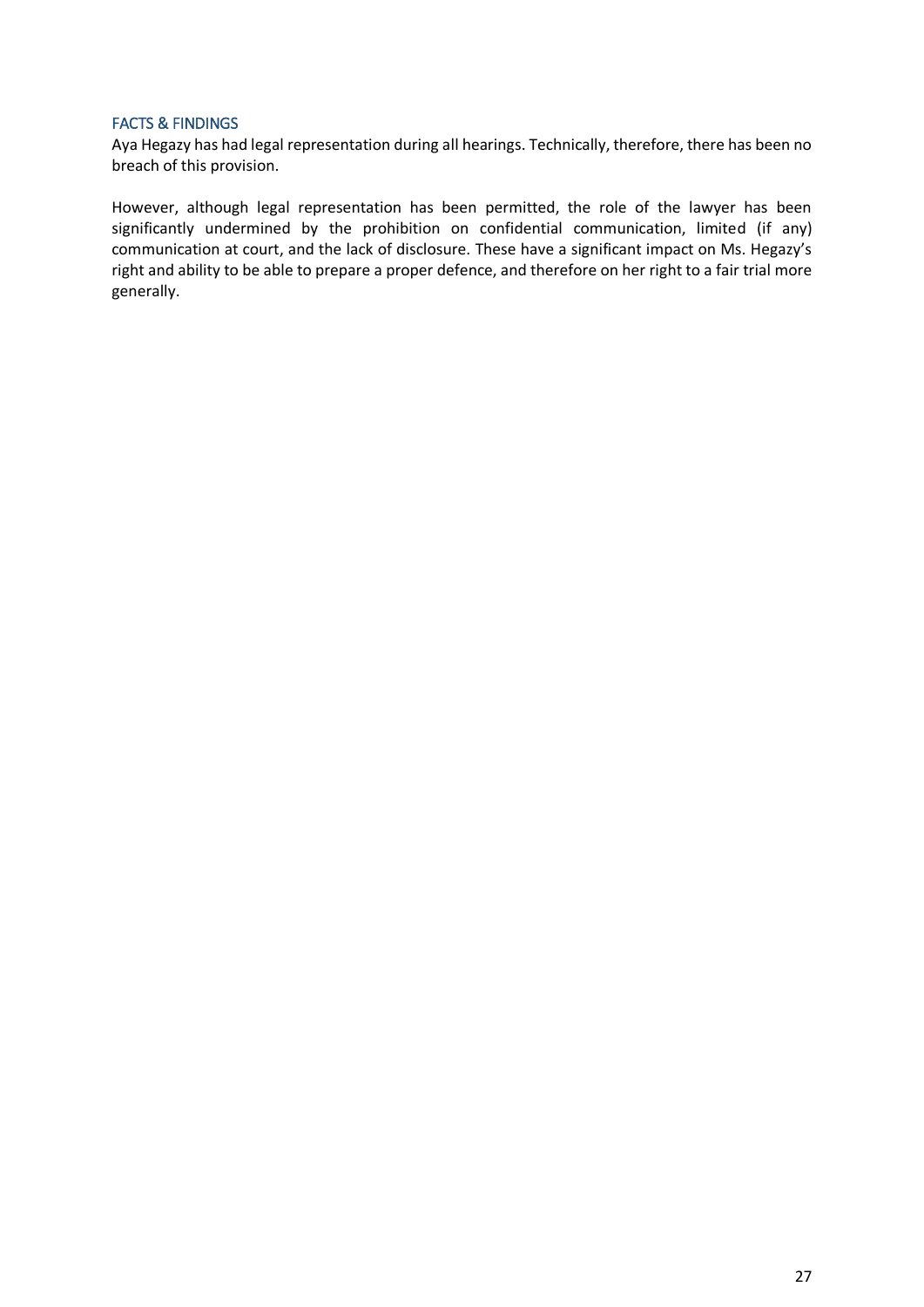# <span id="page-27-0"></span>**Conclusion**

For the reasons above the observers find that the pre-trial detention and criminal proceedings to which Aya Hegazy has been subjected to date represent serious violations of her rights pursuant to Articles 9 and 14 ICCPR.

We regard the decisions to remand the Defendant into custody at various stages during the proceedings as unreasoned and arbitrary. These decisions have impacted severely upon Ms. Hegazy's right to a fair trial, and they breach her absolute right to a presumption of innocence.

We find that there has been a violation of the following rights:

- 1. Article 9 ICCPR: Right to liberty, in relation to length and the lack of evidential basis and absence of judicial reasoning.
- 2. Article 14(1) ICCPR: Right to a public hearing, by reason of the fact that the hearings were held in the judge's private chambers and not in the public courtroom with no reasons provided.
- 3. Article 14(2) ICCPR: Right to be presumed innocent, due to the length of pre-trial detention.
- 4. Article 14(3)(b) ICCPR: Right to prepare her defence, in terms of both inadequate facilities and the inability to communicate confidentially with her lawyers.
- 5. Article 14 (3)(c) ICCPR: Right to a trial without undue delay, given that the excessive adjournments are not attributable to the defendant and are for the most part unjustifiably long.

There are many disturbing features in Ms. Hegazy's case to date:

- 1. The unreasonable length of the pre-trial detention and total failure to give reasons for this;
- 2. the increasingly lengthy delay between procedural hearings (set without any notable or reasoned consideration of impact upon Ms. Hegazy or upon the consequences for the fairness of any impending trial);
- 3. the failure to produce any evidence before the court after such a lengthy detention coupled with tolerance of incompetent failures to produce that evidence at a scheduled hearing;
- 4. the unreasoned decision to hold recent procedural hearings in closed session;
- 5. the failure to permit international observers into that closed session, as well as the failure to list this matter for trial in an expeditious manner all suggest that the ongoing detention is punitive and may be being used as a political tool.

The above represent violations of Egypt's international obligations towards Ms. Hegazy.

All of these very serious breaches lead these observers to the conclusion that Aya Hegazy is being denied her liberty arbitrarily in violation of international law.

Moreover, the tardy and dismissive conduct of the matter before the courts to date substantially prejudices the presumption of innocence to which Ms. Hegazy is entitled by both domestic and international law. This has disturbing implications for the fairness of any future trial.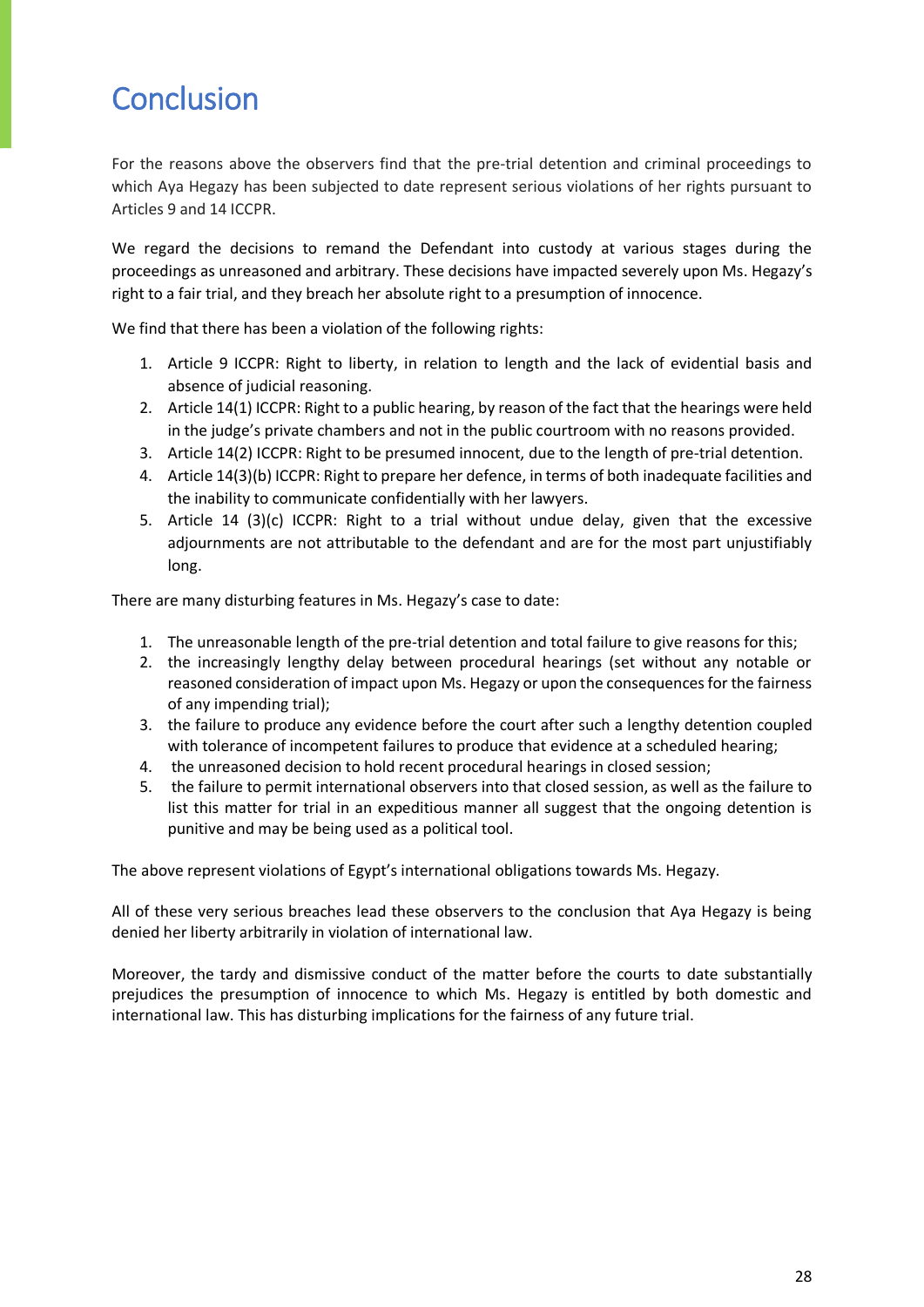# <span id="page-28-0"></span>Recommendations

We make the following recommendations that:

- 1. Ms. Hegazy is promptly released, unless substantial admissible evidence can be provided to show that her continued pre-trial detention is justifiable and necessary;
- 2. All future hearings are held in public, unless proper and justifiable reasons are provided for them to be held in private;
- 3. Ms. Hegazy is provided with the opportunity to communicate confidentially with her lawyer so as to enable her to prepare her defence;
- 4. That the hearing dates are now expedited, such that no further lengthy adjournments are permitted;
- 5. Such evidence as the Prosecutor relies upon be provided to both Ms. Hegazy and her lawyers, as well as to the court, such that if there is sufficient evidence to justify any trial, it be listed at the earliest possible date.

The authors of this report also wish to record that many of the issues identified in this interim report are not unique to the case of Aya Hegazy, and instead have become systemic within the Egyptian criminal justice system.

The observers have spoken to many lawyers, activists and other international observers to understand the way in which the Egyptian criminal justice system operates, and have themselves observed in part fundamental flaws in the system, such as the use of cages to hold defendants in court, which demean the integrity of defendants and interfere with the presumption of innocence, or the lack of provision for defendants to have confidential communications with their lawyers, both in detention and at court.

In addition to the individual measures relating to Ms. Hegazy's case, the Egyptian authorities urgently must address these systemic problems to ensure a criminal justice system that enables the State to uphold the rule of law whilst protecting the rights and freedoms of those within it.

We support the application by EIPR for the Egyptian Supreme Court, or as may be appropriate, to provide urgent clarification on the status of Article 143 of the Egyptian Constitution in respect of the ceiling limits on pre-trial detention;

We therefore recommend that steps be taken by the Egyptian government to address these failings, particularly (but not limited) to:

- The holding of defendants in cages at court, which is demeaning and dehumanising and which can negatively influence the presumption of innocence;
- The lack of provision for confidential client-lawyer communications, both in detention and at court;
- The apparent ease, frequency and excessive use of pre-trial detention which may be arbitrary and constitutes an interference both with a defendant's right to liberty and which may interfere with the presumption of innocence;
- Frequent failure to provide reasons for refusal to order conditional release;
- Reforms to ensure that there is an effective and prompt right to appeal any refusal to order conditional release and that there is provision for compensation for any unlawful detention.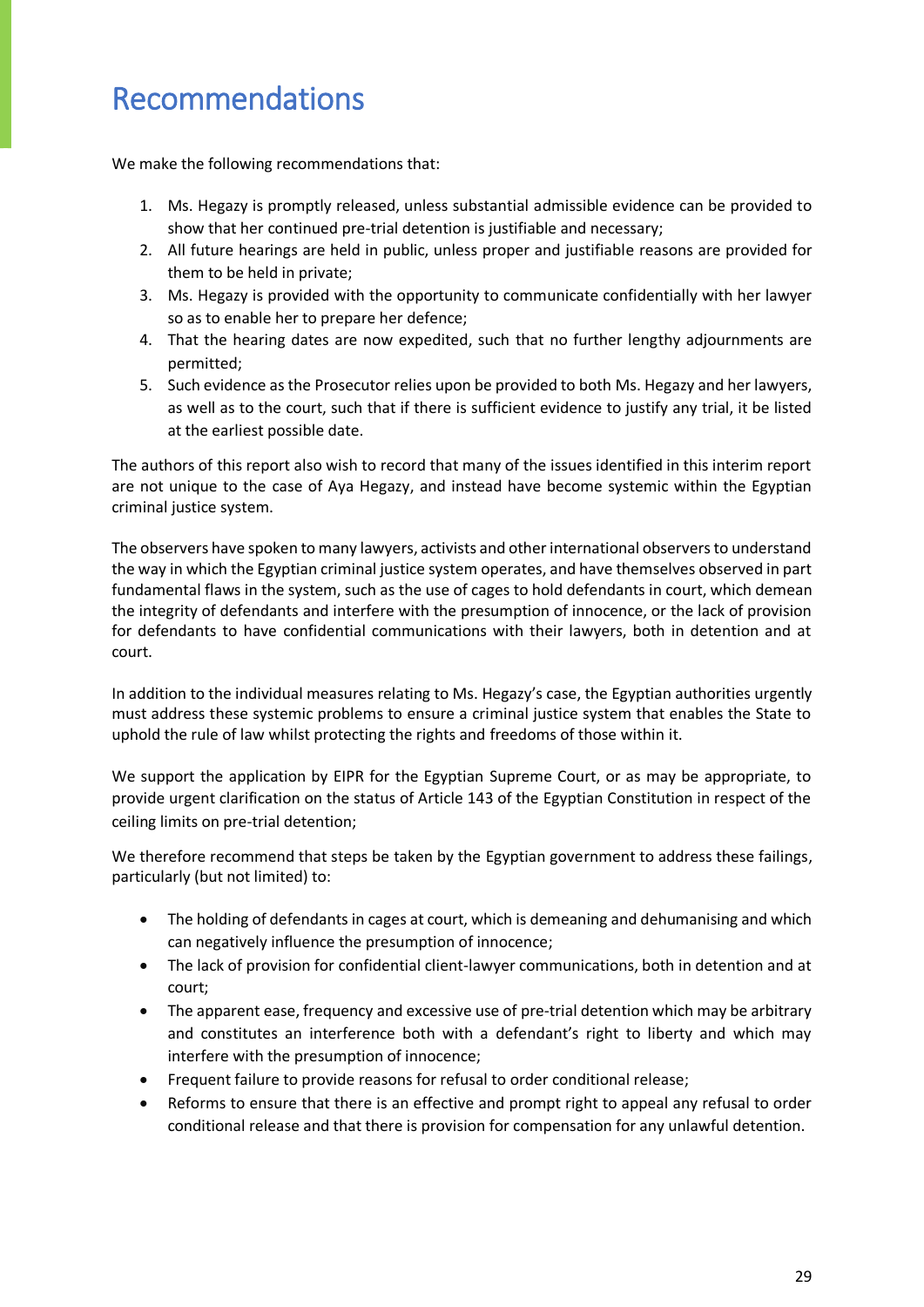#### **Appendix 1 - Recent Political and Historical Background<sup>22</sup>**

In October 1981 Hosni Mubarak became President of Egypt and ruled the country for thirty years. In early 2011 a popular uprising led to his removal on 11 February, when he passed on executive powers to Egypt's top military body, the Supreme Council of the Armed Forces (SCAF) for a transitional period. The latter took control of government, dissolved the Parliament and suspended the Constitution, then had it amended by referendum on March 19. SCAF promised a transition to democracy. However, the "transition" that followed has been long and bloody, with many setbacks, and the struggle for democracy and fundamental rights in Egypt is ongoing.

Between November 2011 and January 2012, in legislative elections to Egypt's lower house of Parliament, the People's Assembly, the Muslim Brotherhood's Freedom and Justice Party won the greatest share of the vote, with Salafi parties winning a large minority as well; elections to the Shura Council, the upper house, followed. In June 2012, the Supreme Constitutional Court declared the electoral law unconstitutional and called for fresh elections for the People's Assembly; the recently elected Shura Council assumed legislative power temporarily. In the run-up to the presidential election, when the Freedom and Justice Party candidate Mohammad Morsi appeared to stand a good chance of winning, the SCAF passed some last-minute decrees that effectively diminished presidential powers.

Following the highly contested two-round election, Mohammed Morsi was sworn in as President of Egypt on 30 June 2012, and promised inclusive government. However, discontent against his rule grew rapidly as the Executive focused on power struggles with other institutions, particularly the judiciary, and on the contentious composition of a constituent assembly. Opposition to President Morsi crystallised after he passed a constitutional decree stating his decisions were "*final and unchallengeable by any individual or body until a new constitution has been ratified and new parliament has been elected*," on 22 November 2012. Masses of Egyptians took to the street in protest. Egypt's most senior judges condemned President Morsi's decision, saying that the new powers amounted to an "unprecedented assault" on the independence of the judiciary.

In December 2012, President Morsi agreed to rescind most of his contested decrees, but went ahead with the referendum on the new draft Constitution—written by the contested constituent assembly which was successful. In April 2013, the Tamarrod ("rebellion" or "revolt") movement was founded, and called for mass protests against President Morsi's rule on 30 June 2013; by 29 June 2013, Tamarrod claimed to have gathered twenty-two million signatures on a petition calling for early presidential elections. The petition drive and call to protest had considerable support from security bodies and the military apparatus. Millions of Egyptians took to the streets on 30 June 2013. The next day, Defence Minister and Commander of the armed forces Abdelfattah al-Sisi announced an ultimatum to President Morsi, giving "all political forces" 48 hours to "respond to the people's demands", or else the army "would have to implement a road map" for transition.

President Morsi refused to make concessions or step down, and on 3 July 2013, the military removed him from office and announced a "road map" for a post-Morsi era, including new parliamentary and presidential elections. SCAF declared the 2013 Constitution suspended, and appointed Adly Mansour, head of Egypt's Supreme Constitutional Court, as Egypt's interim President. In July 2013, a committee of ten legal experts was appointed to amend the Constitution. Their proposed text wassent to a larger group of fifty, made up of politicians and representatives from various different groups. A final draft was sent by this Committee to the President in December 2013. A referendum on this draft constitution took place on 14-15 January 2014. It passed, but against a backdrop of fear.

**.** 

<sup>&</sup>lt;sup>22</sup> BHRC trial observers are grateful for the provision of this political and legal background by EuroMed Rights.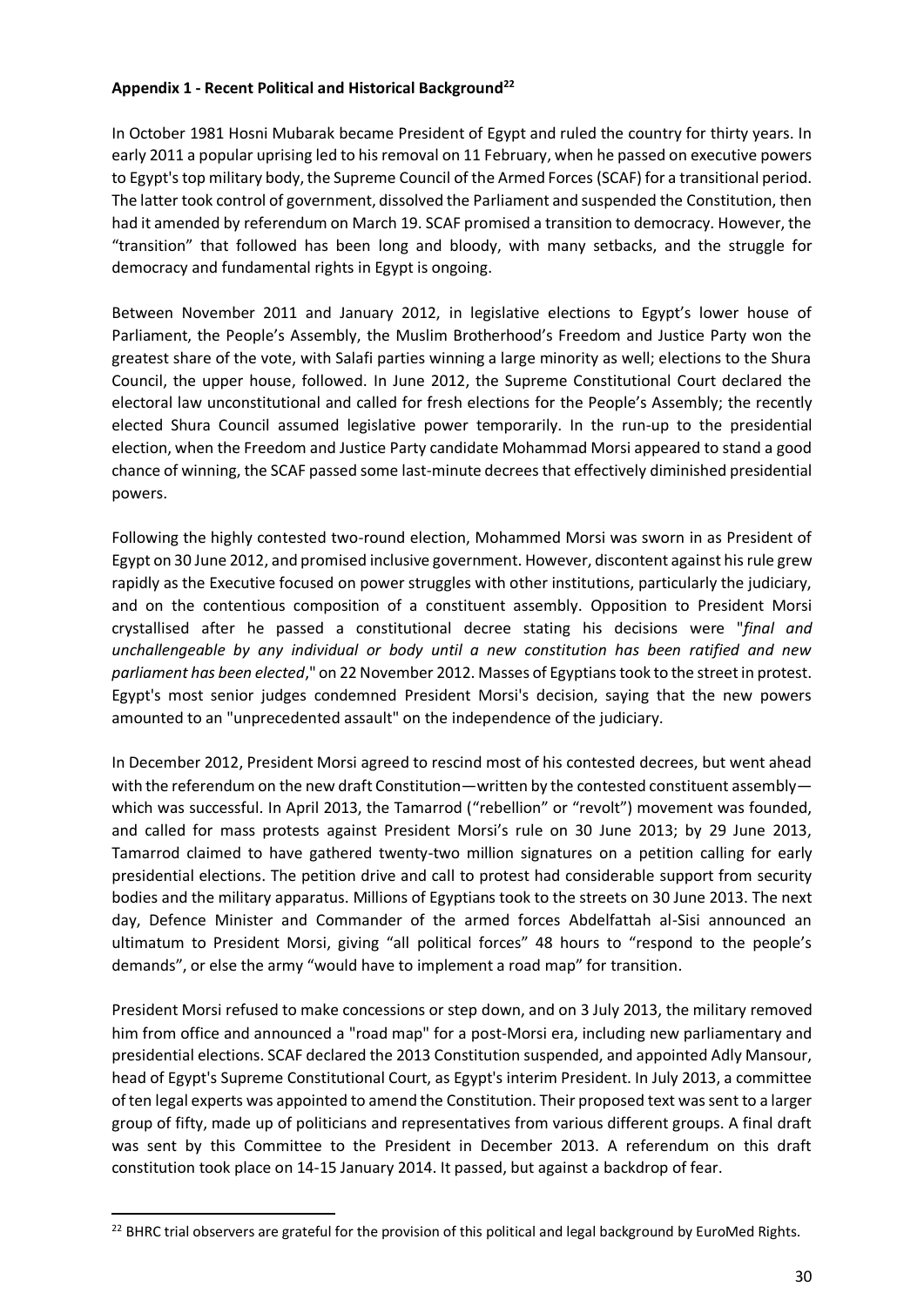Since July 2013, the repression of political dissent and opposition has been significant. Thousands of Morsi supporters were arrested following his removal from power and in August 2013, hundreds of people were killed when the authorities stormed and dispersed two protest sit-in camps, at Rab'aa al- 'Adawiya Square and al-Nahda Square. It did not take long for State repression to extend beyond Morsi supporters *per se,* to various dissenters and peaceful opponents, including human rights activists, journalists and citizens who dared to criticise the authorities' decisions and how they ruled. From this period on, widespread insecurity was manipulated to induce the mainstream media and the public to unanimously back the government, embodied by Al-Sisi who figured prominently all over the political scene, far more than nominal Head of State Adly Mansour, whose name was often forgotten. Fear of terrorism, anger against the Muslim Brotherhood for their poor record in power, and pro-military nationalism were frequently stirred up in support of Al-Sisi personally as well as the military, and to undermine any kind of protest, criticism or even contradiction of the State narrative.

On 26-28 May 2014, Egypt's second presidential election since the revolution took place and on 3 June, Al-Sisi was confirmed as the new President of Egypt. The country's electoral commission announced he had won by 96.1% against his one rival, Nasserist Hamdeen Sabbahi and estimated that 47% of eligible voters had cast their ballots. The turnout was considered the main political stake in this contest for Al-Sisi; this official figure was deemed a disappointment, compared to the high figures he had called for, even extending polling for a third day. $^{23}$ 

After many postponements, legislative elections to the People's Assembly were held in October and December 2015. Since 2013, organised opposition parties and movements had been slowly pushed out of the political field, due to repression and the gradual closure of the public sphere; throughout 2015, different State bodies apparently became involved in the formation of compliant electoral lists supportive of the government and its policies.<sup>24</sup> President Al-Sisi appealed to candidates to form a united movement in support of the State. In preparation for the elections, security was tightened across the country. The President made public appeals for Egyptians to vote, and in mid-October, public sector employees were given half a day's holiday to encourage them to take part. But most of the electorate was already too disillusioned with this electoral protest and knew the political choices available were very few. Again, the turnout was the only unknown and the only stake. Though the authorities announced a figure of 28%, most polling places had remained conspicuously empty, particularly of youth. The real turnout would likely have been a fraction of that—a public disavowal of President Al-Sisi's mode of rule, policies and record which was widely regarded as a setback for the regime.

President Al-Sisi (and Adly Mansour's government) issued many draconian laws which directly threaten the freedoms of assembly, association and expression from 2013 to 2015. Law 107/2013, known as the Protest Law, was issued by presidential decree in November 2013, despite a chorus of objections of rights groups, various political forces, six ministers and the UN High Commissioner for Human Rights. 16 Egyptian rights NGOs underlined that "*Joining a peaceful demonstration carries numerous risks, from the arbitrary killing to arrest and sentencing of up to five years in prison in some cases, or prolonged pre-trial detention. […] The law requires organizers of assemblies to meet several unreasonable, impractical conditions while giving the Ministry of Interior the right to object to any "notice" of an impending demonstration on vague grounds*…" in violation of the constitutionally guaranteed right of peaceful assembly.<sup>25</sup>

**.** 

<sup>23</sup> <https://www.theguardian.com/world/2014/jun/03/abdel-fatah-al-sisi-presidential-election-vote-egypt>

<sup>24</sup> <http://www.madamasr.com/en/2016/03/14/feature/politics/anatomy-of-an-election/>

<sup>&</sup>lt;sup>25</sup> Se[e http://www.cihrs.org/?p=17651&lang=en](http://www.cihrs.org/?p=17651&lang=en). The right is guaranteed both under the 2014 constitution (Articles 73) and the constitutional declaration of July 8, 2013 (Article 10), which was in force when Adly Mansour decreed the Protest Law.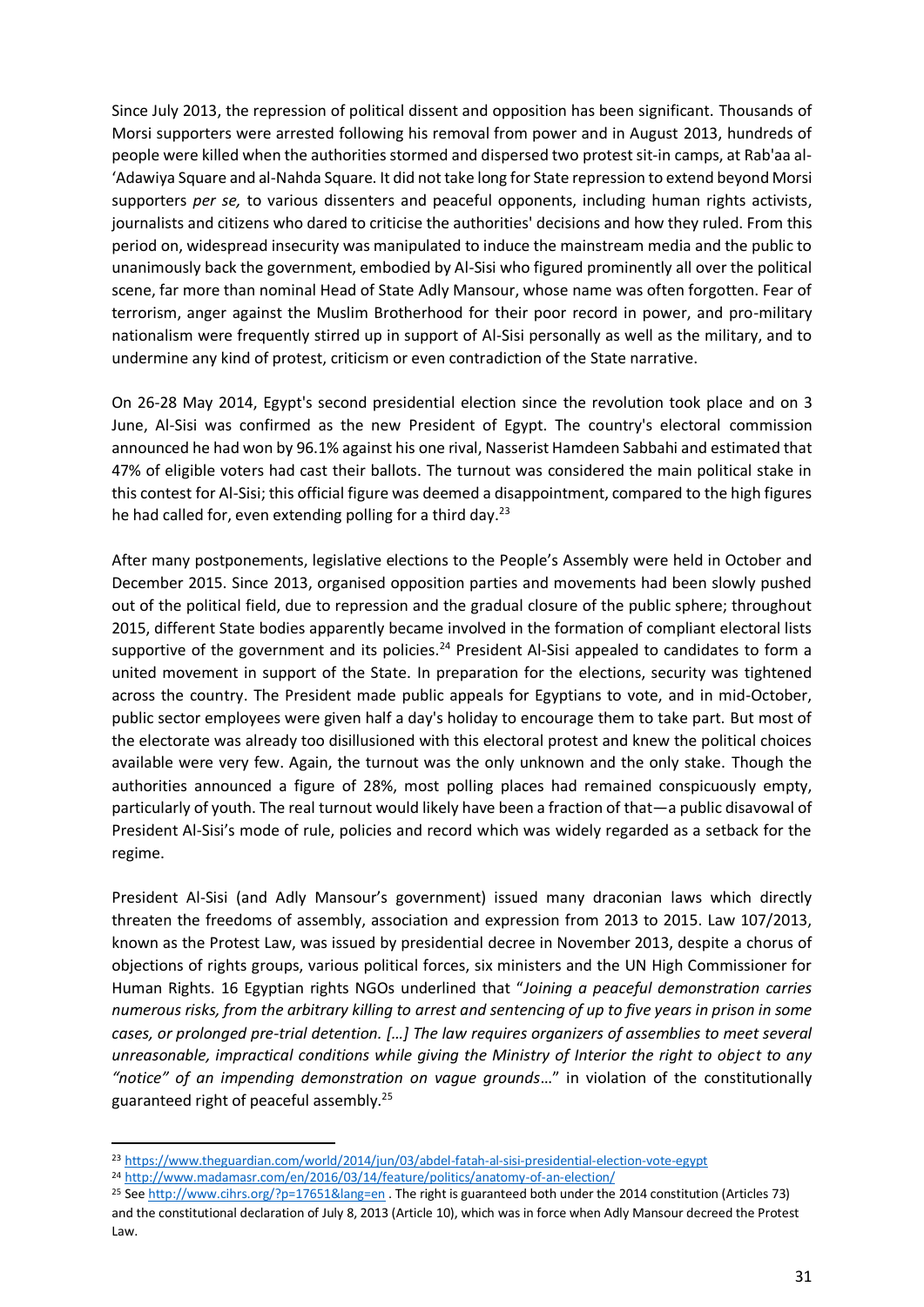On 27 October 2014, President Al-Sisi issued a decree extending the jurisdiction of military courts to civilians who attack or obstruct "vital" public facilities. In February and August 2015, Al-Sisi issued the Terrorist Entities Law (Law 8/2015) and the Counter-terrorism Law (Law 94/2015), which give a vague and expansive definition of terrorism to include various peaceful activities by students, labour activists, civil society, political parties, journalists… "by any means", in the name of preserving "social peace" or "national unity".<sup>26</sup> These decrees criminalise many peaceful actions in violation of the constitutionally protected freedoms of association, peaceful assembly and strike, as well as the freedoms of opinion and expression, and the freedom to circulate information online and in the press. Law 94/2015 also reinforces impunity, encouraging law-enforcement personnel to use lethal force, and allows for citizens to be sentenced to death for non-violent, non-lethal acts. Finally, it allows for procedures that entrench an undeclared state of emergency, allowing the President to take any measures "to preserve public security and order" in the event of any terrorist danger.<sup>27</sup>

According to the 2014 Constitution, the People's Assembly was entrusted with reviewing the hundreds of laws that had been passed by the Executive in the previous 30 months without a parliament. They did so in less than a month, reinforcing the widespread impression they would act as a rubber stamp for the Executive.

In 2016, independent civil society, and in particular the human rights movement, is under threat of total disappearance in Egypt. The authorities seem determined to eliminate it through a "ruthless chain of reprisals against organisations actively defending victims of human rights violations in Egypt, and part of an apparent state plan to eliminate the Egyptian rights movement…" A month after President al-Sisi took office, human rights organisations were subject to an ultimatum to close if they were registered under another legal framework than the repressive Civic Association Law [no. 84/2002]. This was followed by an attempt to pass an even more draconian law nationalizing civil society…"<sup>28</sup>

Several types of harassment measures have been used to target independent civil society since then. The most prominent has been the "foreign funding case" no 173, first launched in 2011 against international NGOs, and now targeting local ones, especially those most noted for exposing the national security apparatus' crimes against Egyptian citizens, and for opposing unjust laws.<sup>29</sup> Within the case, many leading human rights defenders including Nasser Amin<sup>30</sup>, Hoda Abdelwahab, Reda el Danbouky, Mohamed Zaree<sup>31</sup>, Mozn Hassan<sup>32</sup>, Gamal Eid<sup>33</sup>, Hossam Bahgat have been subjected to travel bans. NGO staff and directors have been summoned for questioning by an investigative judge.

A series of rights and democracy activists were arrested in 2016 and charged with serious criminal offences including Malek Adly, Ahmad Abdallah, Mina Thabet, Haytham Mohammadein, Zizo Abdo.<sup>34</sup> Rights lawyer Malek Adly was held in solitary confinement for four months in violation of relevant laws and regulations, until his recent release. Though released on bail, charges against these activists still stand and they may be tried.

1

<sup>26</sup> Se[e http://www.cihrs.org/?p=11031&lang=en](http://www.cihrs.org/?p=11031&lang=en)

<sup>&</sup>lt;sup>27</sup> See CIHRS and EIPR's legal briefing on the Counterterrorism Law at <http://www.cihrs.org/?p=17219&lang=en>

<sup>&</sup>lt;sup>28</sup> Se[e http://www.cihrs.org/?p=18988&lang=en](http://www.cihrs.org/?p=18988&lang=en) an[d http://euromedrights.org/publication/egypt-civil-society-faces](http://euromedrights.org/publication/egypt-civil-society-faces-existential-threat/)[existential-threat/](http://euromedrights.org/publication/egypt-civil-society-faces-existential-threat/)

<sup>29</sup> On the case, se[e http://www.cihrs.org/?p=18362&lang=en](http://www.cihrs.org/?p=18362&lang=en)

<sup>30</sup> Se[e http://euromedrights.org/publication/alert-egypt-travel-ban-imposed-on-human-rights-lawyer-nasser-amin/](http://euromedrights.org/publication/alert-egypt-travel-ban-imposed-on-human-rights-lawyer-nasser-amin/)

<sup>31</sup> Se[e http://euromedrights.org/publication/alert-reprisals-against-prominent-activists-from-egypt/](http://euromedrights.org/publication/alert-reprisals-against-prominent-activists-from-egypt/)

<sup>32</sup> Se[e http://euromedrights.org/publication/egypt-woman-human-rights-defender-mozn-hassan-banned-from-travel/](http://euromedrights.org/publication/egypt-woman-human-rights-defender-mozn-hassan-banned-from-travel/) and [http://euromedrights.org/publication/bin-travel-ban-lift-undue-restrictions-mozn-hassan-egyptian-civil-societys-right](http://euromedrights.org/publication/bin-travel-ban-lift-undue-restrictions-mozn-hassan-egyptian-civil-societys-right-freedom-association/)[freedom-association/](http://euromedrights.org/publication/bin-travel-ban-lift-undue-restrictions-mozn-hassan-egyptian-civil-societys-right-freedom-association/)

<sup>33</sup> Se[e http://euromedrights.org/publication/egypt-lift-gamal-eids-travel-ban/](http://euromedrights.org/publication/egypt-lift-gamal-eids-travel-ban/)

<sup>34</sup> Se[e http://euromedrights.org/publication/egypt-court-to-freeze-human-rights-defenders-assets-a-finishing-blow-for](http://euromedrights.org/publication/egypt-court-to-freeze-human-rights-defenders-assets-a-finishing-blow-for-civil-society/)[civil-society/](http://euromedrights.org/publication/egypt-court-to-freeze-human-rights-defenders-assets-a-finishing-blow-for-civil-society/) and<http://euromedrights.org/publication/alert-egypt-massive-arrests-versus-peaceful-protests/>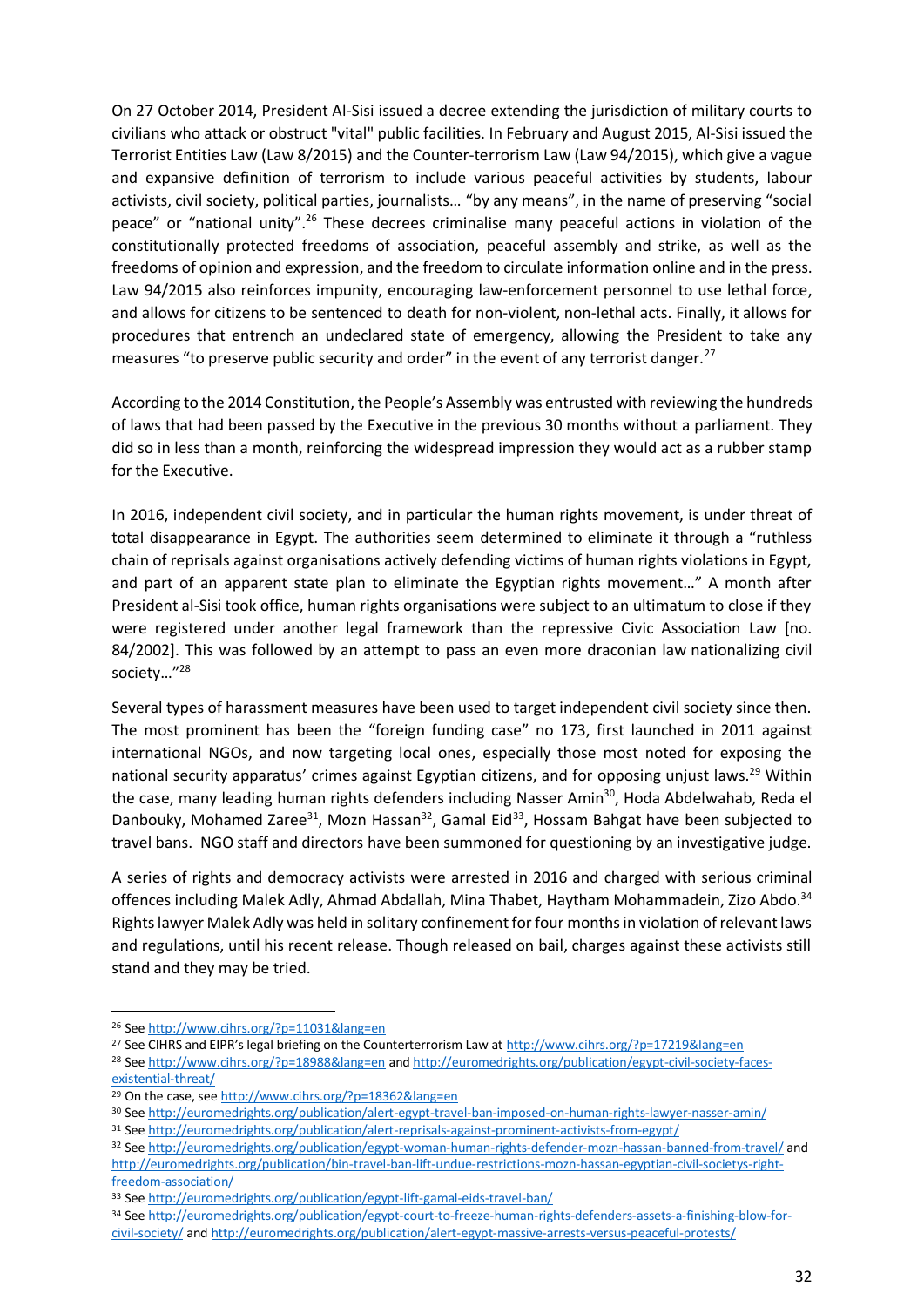At least 37 Egyptian rights organisations are at risk of imminent prosecution in case 173/2011, for heavy criminal charges, including some under the amended article 78 of the Penal Code, which carries a life sentence. On 17 September 2016, a Cairo court froze the assets of five prominent human rights defenders—Hossam Bahgat, Gamal Eid, Bahey el din Hassan, Mostafa el Hassan and Abdel Hafiz Tayel—and of the independent human rights NGOs run by the last three of them, the Cairo Institute for Human Rights Studies, the Hisham Mubarak Law Centre, and the Centre for the Right to Education. This measure "*was designed to paralyze the ability of human rights NGOs to function, and silence their voices indefinitely. It smothers any dissent against the security apparatus, ensuring that no opposing voice can be heard*" according to CIHRS.<sup>35</sup>

A new draft NGO law was devised by the Ministry of Social Solidarity (MoSS) in September 2016, then approved by the Cabinet and the State Council, and forwarded to Parliament for review. This very repressive text foresees compulsory registration of NGOs with the MoSS, while banning the registration of entities doing human rights NGO work under any other relevant legal frameworks (as law firms or companies, for instance). It sets a very narrow definition of acceptable NGO activity, limited to development or social objectives and excluding human rights work. It adds new obstacles to the establishment of NGOs, in violation of the Constitution; it also makes licensing of international NGOs to work in Egypt very difficult. In addition, the draft law hinders the activity of licensed NGOs in many ways, requiring prior approval for Egyptian NGOs to cooperate with international entities, to receive foreign funding, to open new offices in Egypt or abroad, etc.<sup>36</sup>

#### **The Egyptian Judiciary and Prosecution**

The general principle of judicial independence has been constitutionally guaranteed in Egypt for many decades. Article 184 of the 2014 Constitution provides that "[t]he judiciary is independent" and makes interference in judicial affairs a criminal offence subject to no statute of limitations.

However, this principle of judicial independence has been severely undermined in many ways. The Ministry of Justice has wide powers over judges which provide scope for abuse. These include the right to assign judges to particular courts, to decide which judges are seconded to work in government ministries, and to initiate disciplinary action against judges. These powers threaten the judiciary's independence as they allow a government minister to reward or punish serving judges, and provide an incentive for judges to please the executive.

The legal framework also gives a role to the executive branch in the judicial appointment system, particularly at the higher levels, allowing for politicised decision-making. In 2016, a number of disciplinary actions were taken against judges seen as supportive of the Muslim Brotherhood. At the same time, a blind eye has been turned to the highly questionable (or even illegal) rulings of judges who openly and enthusiastically support President Sisi, and who are often selected to try political dissidents.<sup>37</sup> Thus, the principles of judicial impartiality and of judicial accountability to the law and constitution are severely undermined in Egypt as well.

According to the IBA Minimum Standards of Judicial Independence, "the power to transfer a judge from one court to another shall be vested in a judicial authority and preferably shall be subject to the judge's consent". The current system does not comply with this recommendation.

A similar "on paper" independence can be found regarding Egypt's Prosecution. The 2014 Constitution states that the Prosecutor-General in Egypt must be appointed by the judge-led Supreme Judicial Council (SJC). However, the 2014 Constitution also allows the Minister of Justice to have a role in the appointment of investigating judges, and in transferring prosecutors to other posts. Graduates of

**.** 

<sup>35</sup> <http://www.cihrs.org/?p=18988&lang=en>

<sup>36</sup> Se[e http://euromedrights.org/publication/egypt-crackdown-civil-society-intensifies/](http://euromedrights.org/publication/egypt-crackdown-civil-society-intensifies/)

<sup>37</sup> Se[e http://www.cihrs.org/?p=18415&lang=en](http://www.cihrs.org/?p=18415&lang=en)